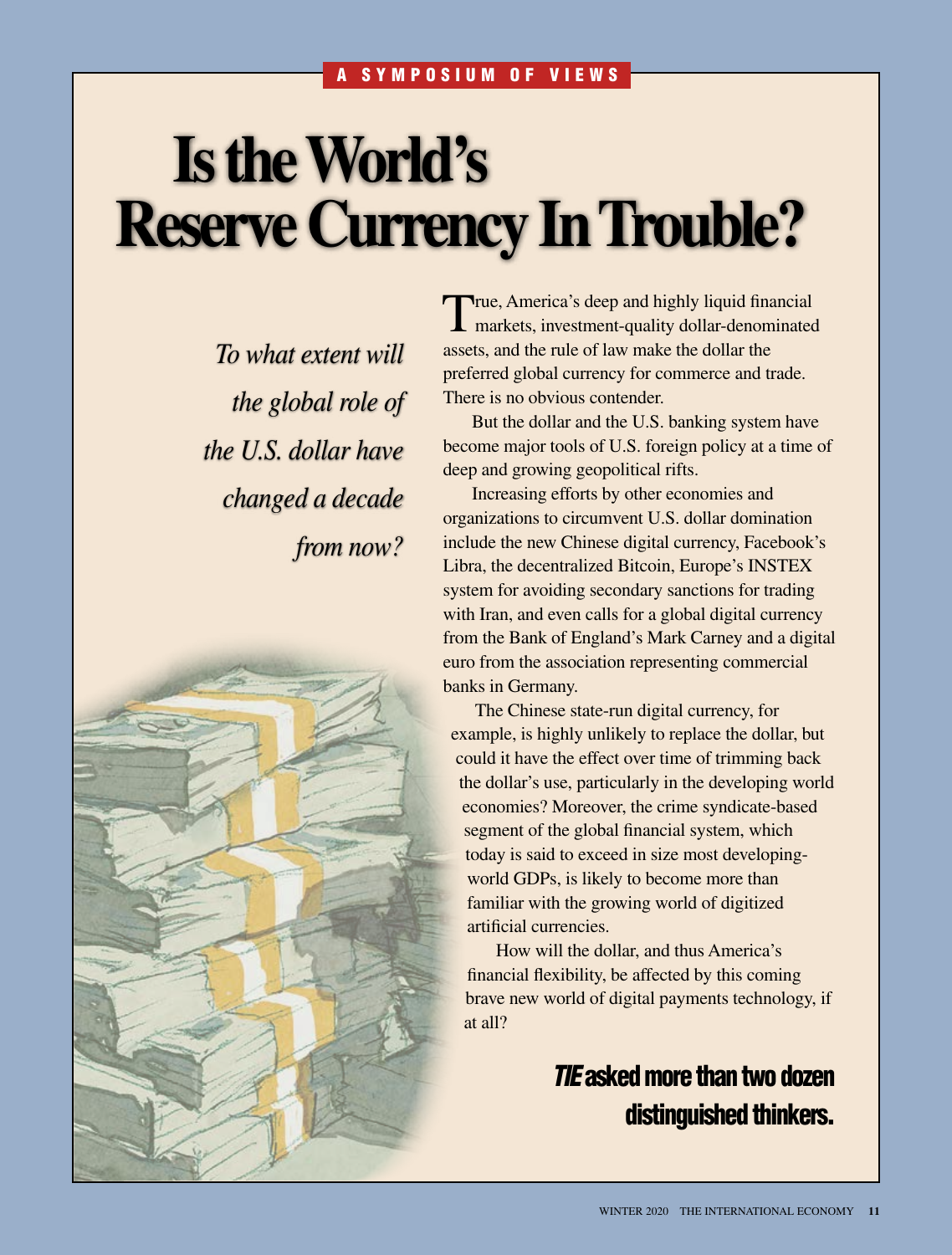

*The dollar-based system remains effective but has lost much of its legitimacy.*

### WILLIAM H. OVERHOLT

*Senior Research Fellow, Harvard Kennedy School, author,*  **China's Crisis of Success** *(2018), and co-author,* **Renminbi Rising: A New Global Monetary System Emerges** *(2016)*

The U.S. dollar's hegemonic position has been sustained by open financial markets, deep liquidity, the reliability of the U.S. Federal Reserve and Treasury, and a workable global consensus that the dollar system he U.S. dollar's hegemonic position has been sustained by open financial markets, deep liquidity, the reliability of the U.S. Federal Reserve and Treasury, provided vital public goods. Its greatest strength is the weaknesses of its competitors. The euro is not a deep pool of liquidity but rather a collection of puddles. The Chinese RMB market is fragmented into multiple bond markets with different regulators and no coherent yield curve. When Chinese financial markets were steadily opening, through about 2015, international use of the RMB rose at spectacular rates, but recently capital controls have tightened and those trends have slowed or reversed. Blockchain alternatives remain primitive and untested.

In the future, the euro market could become more integrated and the European Central Bank could well acquire a reputation for reliability comparable to that of the Fed. Chinese financial markets will probably become more integrated, and China could shift massively from bank-based finance to bond and equity finance, creating a very deep market. However, capital controls will persist until China's fraught domestic political environment and anti-corruption regime provide fewer incentives for capital flight.

While developments in the euro, RMB, and blockchain are gradual, the big change is in the international prestige of the dollar system. The Global Financial Crisis of 2008–2009 led some countries, most notably China and Russia, to advocate a system where they would be less vulnerable to dollar fluctuations.

Since the U.S. Congress imposed constraints on helping troubled countries after the Mexican crisis of 1994, and the United States failed to help Thailand and Indonesia in 1997–1998, the Fed and Treasury have lost some of their reputation for reliably providing crisis liquidity to friendly countries. Frequent use of sanctions to impose U.S. foreign policy on anyone who does dollar

transactions has culminated with European allies scrambling to find a non-dollar way to transact with Iran after the U.S. abandoned a hard-won collective non-proliferation deal with Iran. There have been moments of mass use of the Hong Kong dollar as a proxy for the U.S. dollar that does not entail vulnerability to U.S. sanctions.

After Trump's full or partial abandonment of the Iran deal, the Paris climate deal, traditional support for democracy, traditional open internationalism, and traditional support of allies, the strong association of the dollar with benevolent U.S. policies and vital public goods has greatly weakened.

In political science jargon, the dollar-based system remains effective but has lost much of its legitimacy. Many countries will continue to chip away at their reliance on dollar reserves and dollar-based transactions to whatever degree attractive alternatives emerge. Those changes will be incremental and could experience reverses. That trend will contract the dollar system at the margin but maintain its dominance. If some drastic global financial development changes the relative attractiveness of U.S. openness and liquidity, much of the world will abandon the dollar system with alacrity.



*China is still more pretender than contender.*

#### MARK SOBEL

*U.S. Chair, Official Monetary and Financial Institutions Forum, and former Deputy Assistant Secretary for International Monetary and Financial Policy, U.S. Treasury*

The dollar was not ordained as the world's reserve and financial currency or declared so by fiat. It happened in response to organic factors—a large vibrant economy, deep liquid capital markets, and strong he dollar was not ordained as the world's reserve and financial currency or declared so by fiat. It happened in response to organic factors—a large viproperty rights.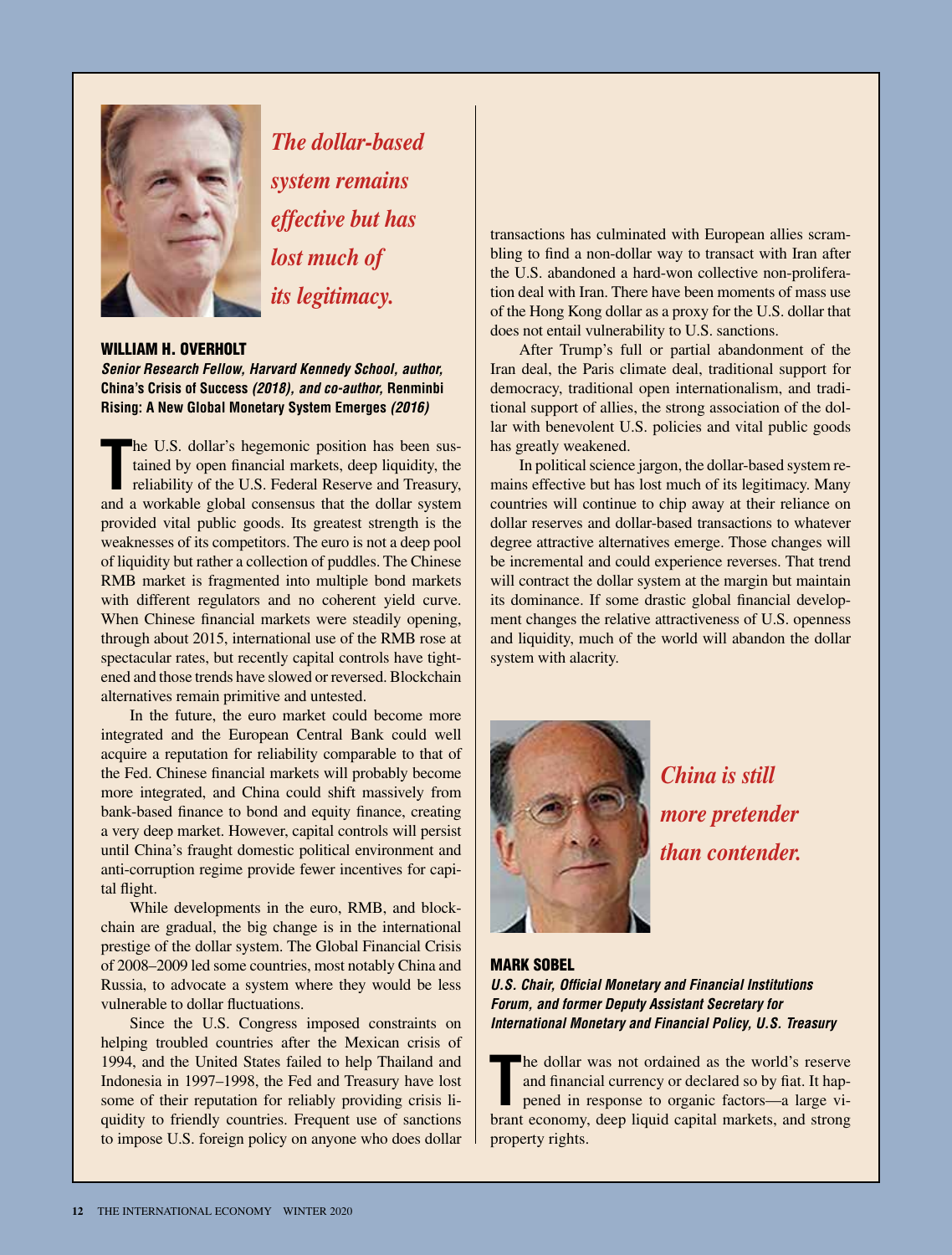These characteristics will not be replicated elsewhere in the coming decade. The U.S. economy will outperform advanced economies. The euro area and Japan are anemic, the former beset by weak banks, over-reliance on the ECB, and an imperfect union. Britain is racked by Brexit. Australian and Canadian markets are too small.

China is still more pretender than contender. Yes, China has a massive, growing economy and its amazing transformation continues. But it also has an increasingly authoritarian government, huge amounts of non-performing loans, excessive leverage, an inconvertible currency, capital controls, opacity, and capricious respect for property rights.

Global network effects reinforce the U.S. financial system's clout, and inertia further backs the status quo.

There is much talk about China leading on central bank digital currencies; Mark Carney speaks about synthetic hegemonic currencies; Facebook touts Libra. Expunging RMB cash from the Chinese retail system with a CBDC won't change China's financial realities. A synthetic hegemonic currency will prove as attractive as the Special Drawing Rights. Libra faces humongous hurdles getting off the ground.

America shouldn't be complacent—while the dollar's role may only ebb in the coming decade, tipping points can be reached.

U.S. abuse of financial sanctions looms as a potential future challenge to dollar dominance.

Financial sanctions can be a powerful tool. They should be used prudently. As evident in the George W. Bush and Obama administrations, financial sanctions, supported by our allies and/or multilateral institutions, can help achieve broadly shared global aims. That is the case with UN financial sanctions on North Korea. It was also true of Iran on the Joint Comprehensive Plan of Action. Such multilateralization is unlikely to have a detrimental impact on the dollar's global role.

In contrast, the current administration has overly used unilateral financial sanctions. When not backed by our European allies and/or internationally, unilateral sanctions may have a corrosive impact on the dollar's future. It is remarkable that our European allies, angered by U.S. actions over Iran, are now seeking—even if ineffectively—to develop alternative payments systems that bypass the dollar.

America benefits from the dollar's global role seignorage, lower borrowing costs, and less exchange risk. But that role is not without downsides. The United States runs current account deficits with implications for jobs and growth at home.

Rather than fixating on whether the dollar's global role will change over the next decade, let's refocus on soundly and wisely running the U.S. economy and financial system and returning America to the path of multilateralism.



*The key question: Would the world economy benefit from change in the dollar's status?*

# ALEJANDRO DÍAZ DE LEÓN *Governor, Bank of Mexico*

**FR** or decades, the U.S. dollar has been the prime currency in international trade and financial transactions, performing the functions of medium of exchange, store of value, and unit of account worldwide. Its dominant ro or decades, the U.S. dollar has been the prime currency In international trade and financial transactions, performing the functions of medium of exchange, store of been underpinned by the U.S. role in the global economy in terms of trade and financial flows, the size of its economy, its rule of law, and its deep and liquid financial markets. In addition, network externalities imply that the more the U.S. dollar is used in financial and trade transactions, the more liquid it becomes and further enhances its benefits relative to other global currency alternatives.

The status of the U.S. dollar as the dominant global currency is a recurring theme in the international financial arena. Back in 1999, the emergence of the euro was expected to increase competition to the dollar in trade and financial transactions and as a reserve currency. Also, some believed that the 2008–2009 global financial crisis could curb the dollar's status. Contrary to those views, the dollar has consolidated its dominance in global financial markets. According to the Bank for International Settlements, the global foreign exchange market's daily turnover reached US\$6.6 trillion in April 2019, with the U.S. dollar on one side of 88 percent of all trades. Moreover, according to the International Monetary Fund, between 2008 and mid-2019, the share of worldwide reserves that central banks held in dollars remained roughly constant, representing 62 percent of the total, while reserves in euros dropped seven percentage points and now account for 20 percent of global reserves.

More recently, the arrival and rising interest in digital currencies has once again drawn attention in regard to the dollar's long-lasting leading position. Digital currencies are perceived by some as an opportunity to limit the dollar's global dominance. Nonetheless, there are very clear differences among potential digital currencies. The most radical private versions are unlikely to constitute a true medium of exchange, store of value, and unit of account for the global economy. Moreover, they can become a source of financial systemic risk and a menace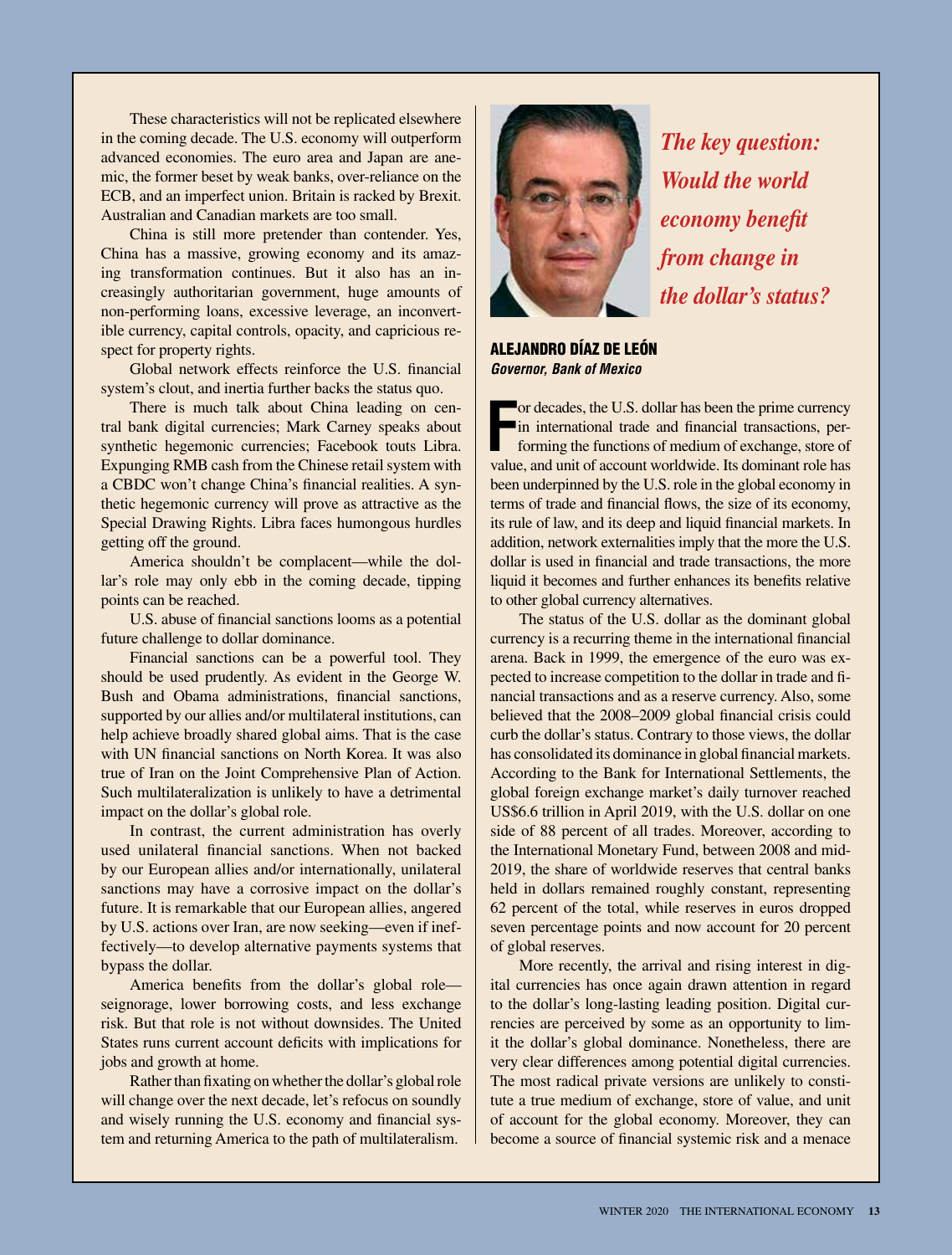for ill-informed consumers. This has led central banks to evaluate and consider the need for developing and issuing some version of public digital currencies. Some have even called for the creation of a "synthetic hegemonic currency" provided by a non-private agent, perhaps through a network of central bank digital currencies.

The key question is if changing the current U.S. dollar-based system will eventually be beneficial for the world economy. This hinges on whether the current system is adapted to incorporate new technological developments digital and more efficient cross-border payments solutions—and if it is used in a fair and transparent manner. If these challenges are adequately addressed, the dollar-based system could retain its predominant role. If this is not the case and the current system is used to pursue other foreign policy objectives, this could endogenously accelerate the search for alternative currencies and digital solutions that may undermine the current role of the U.S. dollar.



MARIO I. BLEJER *Visiting Professor, Institute of Global Affairs, London School of Economics, and former Governor, Central Bank of Argentina*



PIROSKA MOHÁCSI NAGY *Program Director, Institute of Global Affairs, London School of Economics*

# *The dominance of the U.S. dollar could strengthen.*

The current debate on the changing global role of the U.S. dollar can be related to two distinct developments. The first is the rising economic power and influence of emerging markets together with the robustness he current debate on the changing global role of the U.S. dollar can be related to two distinct developments. The first is the rising economic power and inof the euro as a relatively stable new currency block. This trend would lead to the analysis of the international role of the dollar within the context of traditional portfolio analysis of reserve currencies, that is, the strength and credibility of the dollar and dollar-denominated assets relative to other existing and growing currencies/assets.

The second development is a completely new phenomenon: the potential currency competition arising from rapid digital currency innovation. This considers the challenge to the dollar (and to any other actual or potential reserve currency) from digital currencies from both the private and the non-U.S. public sector (and their combination).

We argue that these two developments, although distinct, are in fact connected; and their combined impact on the dollar's global role could be neutral—or even strengthen the dominance of the U.S. dollar in the coming decade.

Our starting point is that any viable currency needs to be backed by a strong balance sheet. Until now this balance sheet has been typically that of a sovereign, that is, the public sector balance sheet of the currency-issuing country. The strength of the U.S. economy, together with its deep and liquid markets and rule-based legal framework, have given rise to high demand for U.S. dollar-dominated assets in the post-Bretton Woods world, and the United States has willingly provided this liquidity to the rest of the world through its large current account deficits (effectively paying for its net imported goods with paper dollars).

How do the two developments mentioned above affect the situation?

The past decade has seen a shift in the center of economic and political gravity away from the West, including the United States, toward emerging market economies. China is now the world's second or already the largest economy. Meanwhile, advanced Europe has been experimenting with a single currency bloc, the eurozone, for the past two decades.

But the balance sheets of these underwriting sovereigns (China and the eurozone) are subject to serious, albeit very different, pressures, and until those are credibly removed, the renminbi and euro will not pose real threats to the dominant role of the dollar. The renminbi is the currency of an economy close to the "middle income trap": for maintaining high economic growth, China needs innovation and a risk-based financial system that allocates resources efficiently. Both are hard to achieve at scale under the current state-managed economy. On the other hand, the eurozone is struggling with well-known design flaws that are faced only during crises, which come at a high political price to European unity with the consequent erosion of credibility.

Digital currencies challenge all traditional fiat currencies. However, their big problem is long-term viability the strength of the underlying balance sheet on which the currency can fall back on in case of stress or crisis. This lack of underlying strong balance sheet is a main reason for the volatility of first-generation private currencies such as Bitcoin. Second-generation private digital currencies address this problem with the creation of so-called stablecoins, which are digital currencies pegged to fiat currencies or to a pool of assets and/or commodities. This has been an important innovation that can reduce volatility and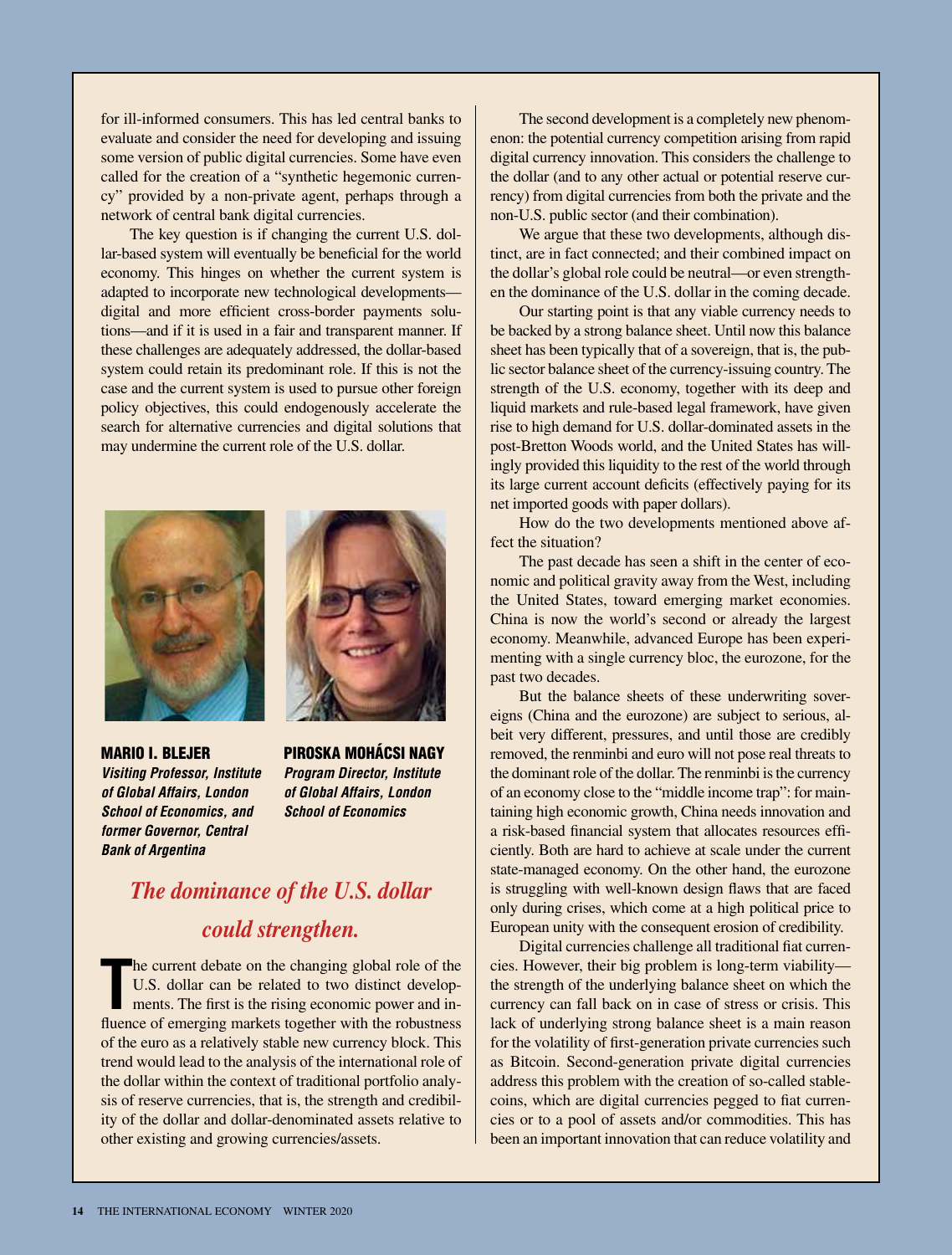increase the credibility of private digital currencies. Yet it ultimately leads back to sovereign balance sheets: directly in the case of pegs to fiat currency, and indirectly for asset-backed stablecoins through economic and financial cycles. (The link to sovereign balance sheets is obvious for public sector/central bank digital currencies.) In this context, one should expect that credible and long-lasting digital currencies will be linked, directly or indirectly, to the most desired reserve currency, which, as we argue, will remain the U.S. dollar in the foreseeable future.

It is clear that the dominance of the U.S. dollar as reserve currency is therefore very likely to stay, both on account of traditional portfolio considerations and also as the most relevant peg for digital currencies. In fact, it would probably strengthen through the growth of the more viable pegged digital currencies, the stablecoins.



*For alternatives to the dollar, look toward Brussels and Berlin, not to Beijing and Shanghai.*

### BARRY EICHENGREEN

*George C. Pardee and Helen N. Pardee Professor of Economics and Political Science, University of California, Berkeley*

There is a consensus answer to this question. The dollar overwhelmingly dominates international payments and international finance generally. The only conceivable contenders, the euro and the renminbi, lag here is a consensus answer to this question. The dollar overwhelmingly dominates international payments and international finance generally. The only far behind. Hypothetical alternatives such as Facebook's Libra and Carney's synthetic hegemonic currency are unlikely to get off the ground. Hence, nothing will change for the foreseeable future.

The theoretical arguments buttressing this conventional wisdom are strong. The historical evidence, not so much. History shows that the identity of the leading international currency can change quickly, as it did between 1914 and 1924, when the dollar overtook sterling as the leading currency used in international transactions. As Arnaud Mehl, Livia Chitu, and I show in our book, *How Global Currencies Work* (2018), two shocks conspired to bring about this shift. First, there was a significant institutional change enhancing the appeal of the challenger. In

this earlier historical episode, that change was the advent of the Federal Reserve. Second, there was a major shock undermining the strength and appeal of the incumbent. In this earlier episode, that shock was World War I.

What would be the equivalent now? First, the creation of Eurobonds. This would be a significant step in the direction of a deep and liquid market in safe euro-denominated assets. And liquidity makes all the difference for importers, exporters, and investors when choosing a vehicle for international transactions.

Second, additional efforts on the part of a U.S. administration to weaponize the dollar. Threatening European governments and corporations doing business with Iran with loss of access to dollar credit was enough to prompt the creation of INSTEX but not enough for widespread abandonment of the dollar. U.S. President Donald Trump unleashed (in other words, a second term), if it led to more such measures, could cause Europe to get serious. Getting serious, in my view, would involve not the further development of INSTEX, which is only in the business of barter, but seriously contemplating Eurobonds.

The preceding implies that the challenge to the dollar will come from Europe, not China. Indeed that is my view. China has a long way to go in terms of developing deep and liquid financial markets, an open capital account, and rule of law. Observers contemplating alternatives to the dollar would do well to look toward Brussels and Berlin, not to Beijing and Shanghai.



*The proliferation of technologies threatens the longheld U.S. monopoly of financial infrastructure.*

## JILL CARLSON

*Investor in early stage companies, Slow Ventures, and Co-founder, Open Money Initiative*

**F Solution** or three-quarters of a century, the United States has enjoyed dominance within the global financial system. This is often talked about as U.S. dollar hegemony. This phrase, however, fails to capture just the extent of the United States' financial influence. The dollar is not the only factor that affords the United States special power: U.S.-controlled infrastructure and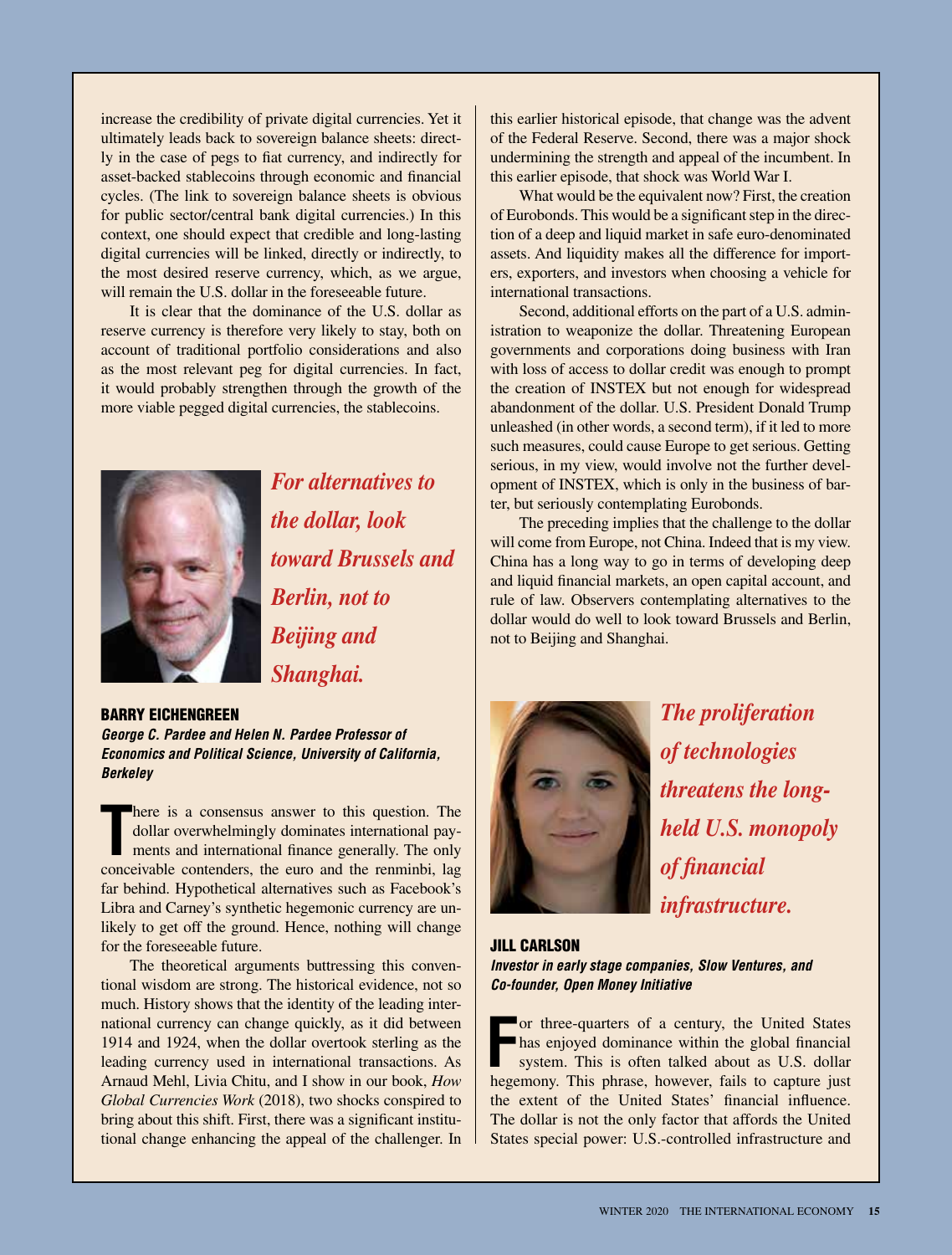U.S.-driven legal and regulatory paradigms are equally, if not more, important.

The U.S. dollar is an asset that can be stored, transferred, and traded in many mediums: physical cash, the SWIFT network, Venmo. In speaking of any currency, one must also consider the infrastructure being used. In order to examine the current state of the financial system and in order to understand what the future might look like, it is important first to disambiguate assets from their infrastructure or mediums.

WeChat renminbi. INSTEX euros. British pound coins. Bitcoins on a blockchain. Each of these has different properties based not only on the denomination but also on the format of the currency. Largely, WeChat renminbi are only available for use by Chinese nationals, whereas anyone can hold physical yuan. INSTEX euros can be used in transactions with Iran while any attempts to transfer euros to the country using the SWIFT network are sanctioned. British pounds held in PayPal are immediately and easily divisible into pence, while the divisibility of a pound coin depends on the availability of change from another party. Bitcoins held directly on a blockchain can be used by anyone with an internet connection, while bitcoins held on an exchange can only be used by those who have passed its know-your-customer compliance procedures. In examining not only assets but also their mediums, a more nuanced picture of the global political economy emerges.

The use of the dollar in pricing commodities, pricing debt, and indeed pricing and pegging other global currencies has long been under siege—and long prevailed. The renminbi's addition to the Special Drawing Rights basket was heralded as a turning point. The Chinese market itself has welcomed the issuance of SDR-denominated bond offerings. Efforts like these are clear attacks on the singular dominance of the U.S. dollar.

As important, however, have been the shots fired at the singular dominance of U.S.-controlled infrastructure. The aforementioned INSTEX, Europe's answer to SWIFT in the face of enforcement of sanctions on Iran, is one such example of this. Venezuela's efforts to evade sanctions and tap capital markets through the issuance of the petro, a digital asset, is another such effort. Russia's bilateral currency swap agreements are yet a third. Here, on the infrastructure side, countries have found some success in asserting their sovereignty in the face of historical U.S. supremacy.

The emergence of digital payments technology is not *ipso facto* an assault on the U.S. dollar. The global proliferation of these technologies, however, does represent a threat to the United States' long-held monopoly of financial infrastructure. As infrastructure leads, the assets often follow. Should the new systems that are emerging today, from Alipay to Zcash, continue to gain relevance, the erosion of the U.S. dollar's power would make for an unsurprising second-order outcome.



*Sales of dollar assets by non-U.S. financial institutions could lead to fire-sale prices. Sales of domestic assets to raise dollars would further strengthen the dollar. Either could significantly worsen a crisis.*

### WILLIAM R. WHITE *Former Economic Adviser, Bank for International Settlements*

In real life, what should happen often differs sharply<br>
from what does happen. The current international fi-<br>
nancial non-system, centered around the use of the U.S.<br>
dellar was not continued by simply avalyed ant of the n real life, what should happen often differs sharply from what does happen. The current international fidollar, was not constructed but simply evolved out of the wreckage of Bretton Woods. Its many shortcomings imply that it should be replaced.

It has no adequate mechanisms for reducing current account imbalances. It allows disruptive spillovers of U.S. monetary policy to an ever-growing economic periphery. It is dangerously unanchored. It has no unquestioned lender of last resort. Finally, it allows the U.S. government to use the U.S. dollar as a geopolitical weapon. In short, this non-system does not act in the interests of all and is increasingly prone to crisis.

Indeed, another global crisis seems likely. "Currency wars" between central banks have encouraged easy money and unprecedented debt accumulation, not least in emerging markets. Financial stability is threatened by squeezed margins at financial institutions and the search for yield. Many asset prices seem unreasonably high, and corrections could be disorderly. Finally, monetary and fiscal policies are "trapped" by plausible arguments against both easing and tightening.

A small silver lining is that such a crisis might prompt a coordinated global attempt to redesign the international financial system. Unfortunately, even this is not likely to happen. The existence of a link between crises and systemic shortcomings is not universally accepted. Moreover, even if the need for reform were agreed, alternative proposals would surface. Finally, agreements at the level of theory still need active cooperation to implement. Given the growing distrust of national governments, and of globalization, that seems highly unlikely.

Absent a cooperative agreement to fashion a new system, events on the ground will determine subsequent developments. As before, the system will evolve in response to shocks. Today, one particular shock seems likely. Similar to the last "trans-Atlantic" crisis, the next one will also reveal that many non-U.S. financial institutions face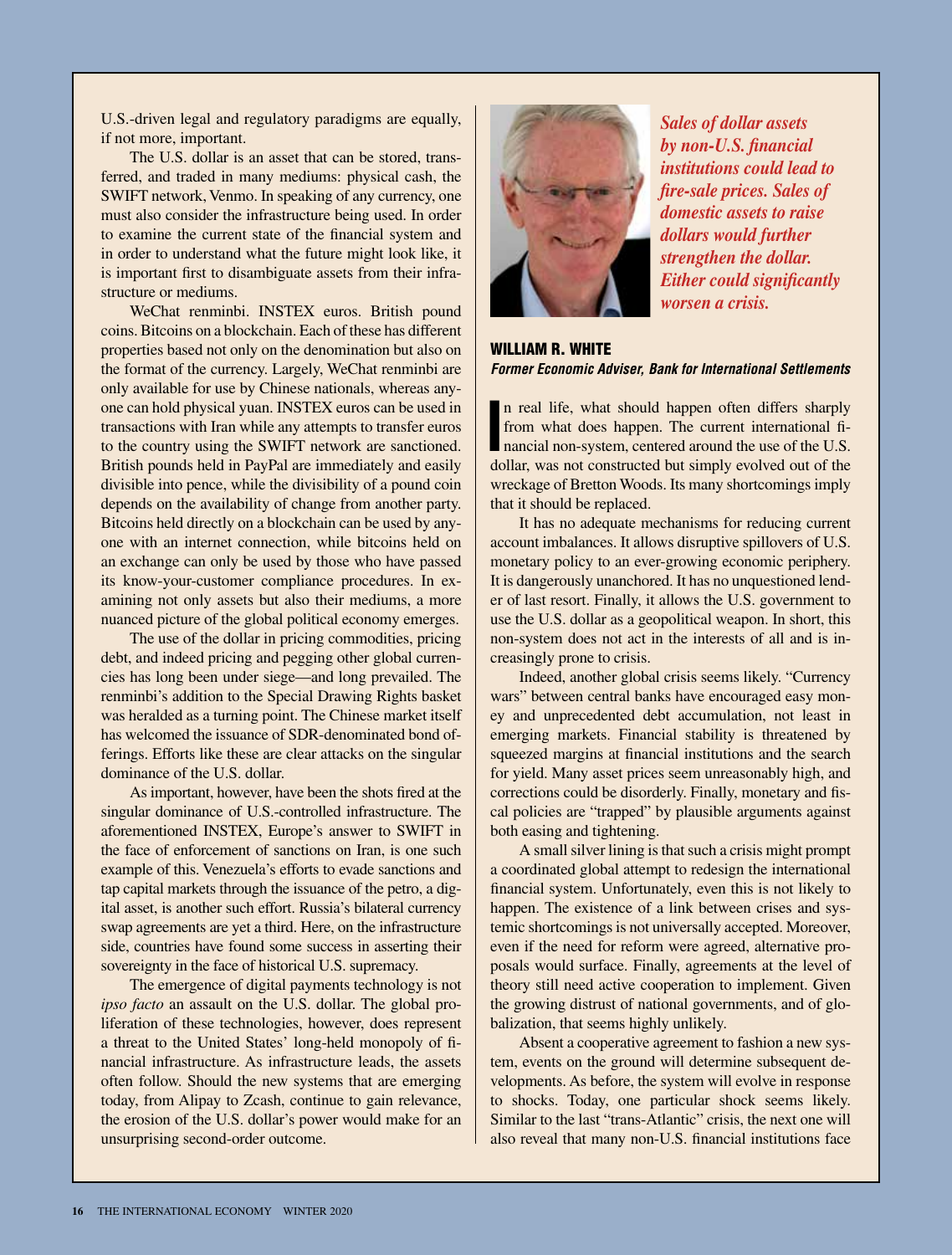a massive shortfall in short-term dollar funding. Sales of dollar assets could quickly lead to fire-sale prices. Sales of domestic assets to raise dollars would further strengthen a dollar already benefiting from "safe haven" status. Either outcome could significantly worsen the crisis.

In 2009, dollar loans from the Fed to foreign banks in the United States, and through swap agreements with foreign central banks, were crucial. As well, the G20 agreed to increase the allocation of Special Drawing Rights at the International Monetary Fund by \$250 billion. There are various grounds for belief that the Fed might be less able or willing to respond similarly in the next crisis. This raises the tantalizing possibility that the role played by SDRs and the IMF, as a lender of last resort in crises, might have to increase substantially. If this happened, attention might eventually be drawn to those other shortcomings of the dollar-based system that make such crises more likely. In this fashion, what should happen would happen, but it might take many years.



*is on one side of 88 percent of all trades—just as it was fifteen years ago.*

RICHARD JERRAM *Chief Economist, Top Down Macro*

The years we have heard of various challengers to the dominance of the U.S. dollar, from the Japanese yen in the 1980s, the euro in the late 1990s, and more means that the approximate  $\frac{1}{2}$ ers to the dominance of the U.S. dollar, from the Japanese yen in the 1980s, the euro in the late 1990s, and more recently, the renminbi. However, the latest BIS Triennial Survey shows that the U.S. dollar is on one side of 88 percent of all trades—just as it was fifteen years ago.

It would require a huge shock to make much of a dent in such supremacy. At the moment, the only conceivable risk seems to be an unconstrained U.S. president (perhaps Trump in a second term) imposing some form of capital controls in an attempt to attack a perceived overvaluation of the exchange rate. This seems far-fetched and self-defeating, but we have learned not to dismiss such challenges to the orthodoxy. Even then, the U.S. dollar would probably remain dominant, but via creation of separate onshore and offshore markets, with commensurate fractures in the global financial system.

This leads to the question of whether digital currencies might drive the U.S. dollar (and other national currencies) towards obsolescence. This looks unlikely and probably unnecessary too, as many of the purported benefits can be obtained by digitization of existing currencies. Perhaps digitization will erode the extraordinary fees (or spreads) charged to retail customers by financial institutions for basic foreign exchange transactions, which have proved surprisingly enduring in a world of pricing pressure on most financial services. However, it seems unlikely to end the dominance of the U.S. dollar.



*A wrecking-ball approach will reduce American power and the role of the dollar.*

### JOSEPH S. NYE, JR.

*University Distinguished Service Professor, Emeritus, Harvard University, former U.S. Assistant Secretary of Defense, and author,* **Do Morals Matter? Presidents and Foreign Policy from FDR to Trump** *(Oxford, 2020)*

**P** redicting the role of the dollar a decade from now depends on economic and technological change, but will also depend on politics. America has used the dollar as a weapon for a long time, particularly since 9/ll, redicting the role of the dollar a decade from now depends on economic and technological change, but will also depend on politics. America has used the but Donald Trump has taken it to a new level. Sanctions, tariffs, and restriction of access to dollars have been major instruments of his foreign policy, unconstrained by allies, institutions, or rules. As *The Economist* has said, America derives its clout not just from troops and aircraft carriers, but from being the central node in the network that underpins globalization. This mesh of firms, ideas, and standards reflects and magnifies American power, but our current politics are eroding it.

Trump is not the first president to manipulate economic interdependence, nor is the United States the only country to do so. In 1977, Robert Keohane and I published *Power and Interdependence,* a book that explored the variety of ways asymmetrical economic interdependence can be manipulated as a source of power. But we also pointed out that short-term gains sometimes turn into long-term losses. In 2016, Jack Lew, an Obama administration official, warned that it is a mistake to think that sanctions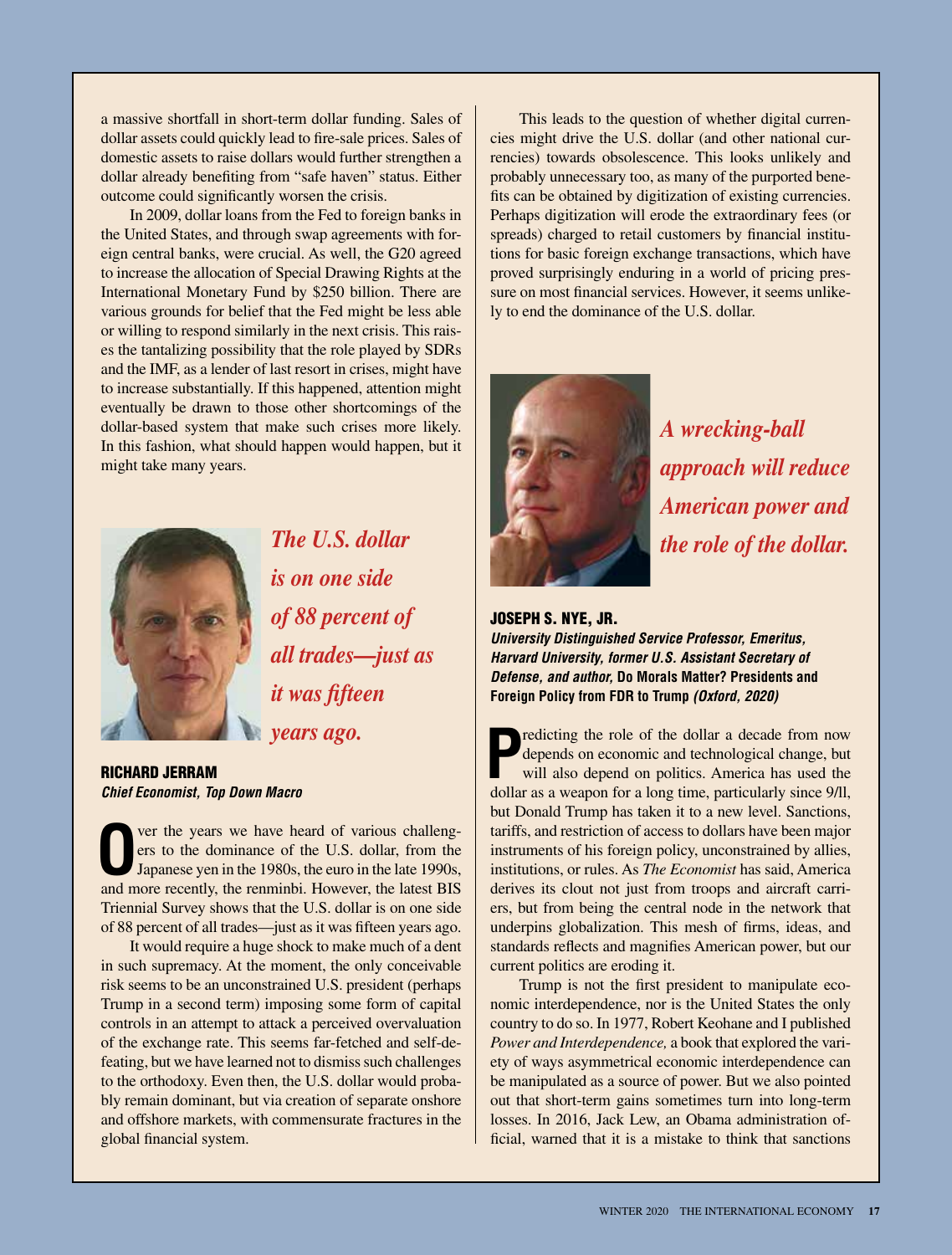are low-cost. By one count, the Trump administration now has thirty active financial and trade sanction programs. Europe is exploring a cumbersome INSTEX system to avoid American secondary sanctions, and China is exploring digital currency. Such efforts will not displace the dollar, but will chip away at its role.

Of the foreign reserves held by the world's governments, just a few percent are in yuan, compared with 64 percent for the dollar. China is a rising power that wants a larger role for the yuan, but a credible reserve currency depends on currency convertibility, deep capital markets, honest government, and the rule of law—all lacking in China and not quickly developed. Ironically, these features of the American system proved crucial in times of crisis as we saw in 2008. While China could divest its large holdings of dollars, such action would risk damaging its own economy as much as the United States, and the yuan is unlikely to displace the dollar any time soon.

But the current system depends on confidence and trust. In my most recent book, *Do Morals Matter? Presidents and Foreign Policy from FDR to Trump,* I argue that capricious actions and disdain for norms and institutions are eating into that trust and increasing the incentives to chip away at the dollar's role. The Trump administration argues that willingness to break rules and institutions will produce major gains for the United States, but the relationship of power and interdependence changes over time, and too much manipulation can prove self-defeating. Using a wrecking-ball approach will reduce American power and the role of the dollar over the decade. How much will depend on how long the current approach persists.



*America is not a global leader because of the dollar but because of its innovation.*

ERIN ENGLISH *Global Policy Fellow, Visa Institute of Economic Empowerment*

apid advances in innovative technologies particularly in financial services—enable productivity and present new opportunities for governments

and their citizens to collectively drive economic growth and execute new ideas. Digital transformation presents national governments new opportunities to execute economic policy in a manner that has the potential to erode the norms of the post-Bretton Woods era. It is important to acknowledge that these norms still serve a valuable role in the operation of the global financial system, including protecting the U.S. financial system from financial crime.

The United States financial system is comprised of multiple ecosystems: the capital market, the repo market, large value payment systems, and retail payment systems, each with its own infrastructures. These ecosystems vary in their exposure to international markets, competition, and risk. Some of these ecosystems are insulated from foreign competition. For instance, U.S. capital markets are likely to maintain their status as the place the world goes to raise money for the foreseeable future. The wholesale payment systems operated by the Federal Reserve System will continue to move vast quantities of money between large U.S. financial institutions. According to the Bank for International Settlements, 62 percent of the foreign currency local liabilities of banks are settled in dollars. Given this set of facts, although the dollar will face competition from the euro, pound, and yuan, there is no imminent danger of the dollar losing its reserve currency status.

But not all financial ecosystems benefit from the institutional, regulatory, and historical moats that protect the dollar, Wall Street, and the Federal Reserve. America does not owe its status as a global leader in consumer financial services to dollar dominance or Bretton Woods institutional arrangements, but rather to a series of developments that are a reflection of innovation. The global competitiveness of U.S. firms in segments such as retail innovation is a function in part of consumer demands. The United States was a first mover of payments, fintech, and hyperscale public cloud computing, all of which are a function of the ability of individual firms to create value for their customers. These firms operate in a highly competitive global market and must continuously innovate to remain competitive.

Understanding which elements of the U.S. financial system are exposed to competitive pressures, and which are protected by structural barriers, is a topic that national security leaders must understand.

The U.S. government has a critical responsibility to continue to protect the U.S. financial system from exploitation by terrorist financiers, drug cartels, and weapons of mass destruction proliferators. However, it is essential to remember that the U.S. financial system is not a monolithic whole but rather a number of self-sustaining ecosystems that compete globally. New technologies coupled with nationalistic sentiment, often driven by frustrations in sanctions policies, afford countries new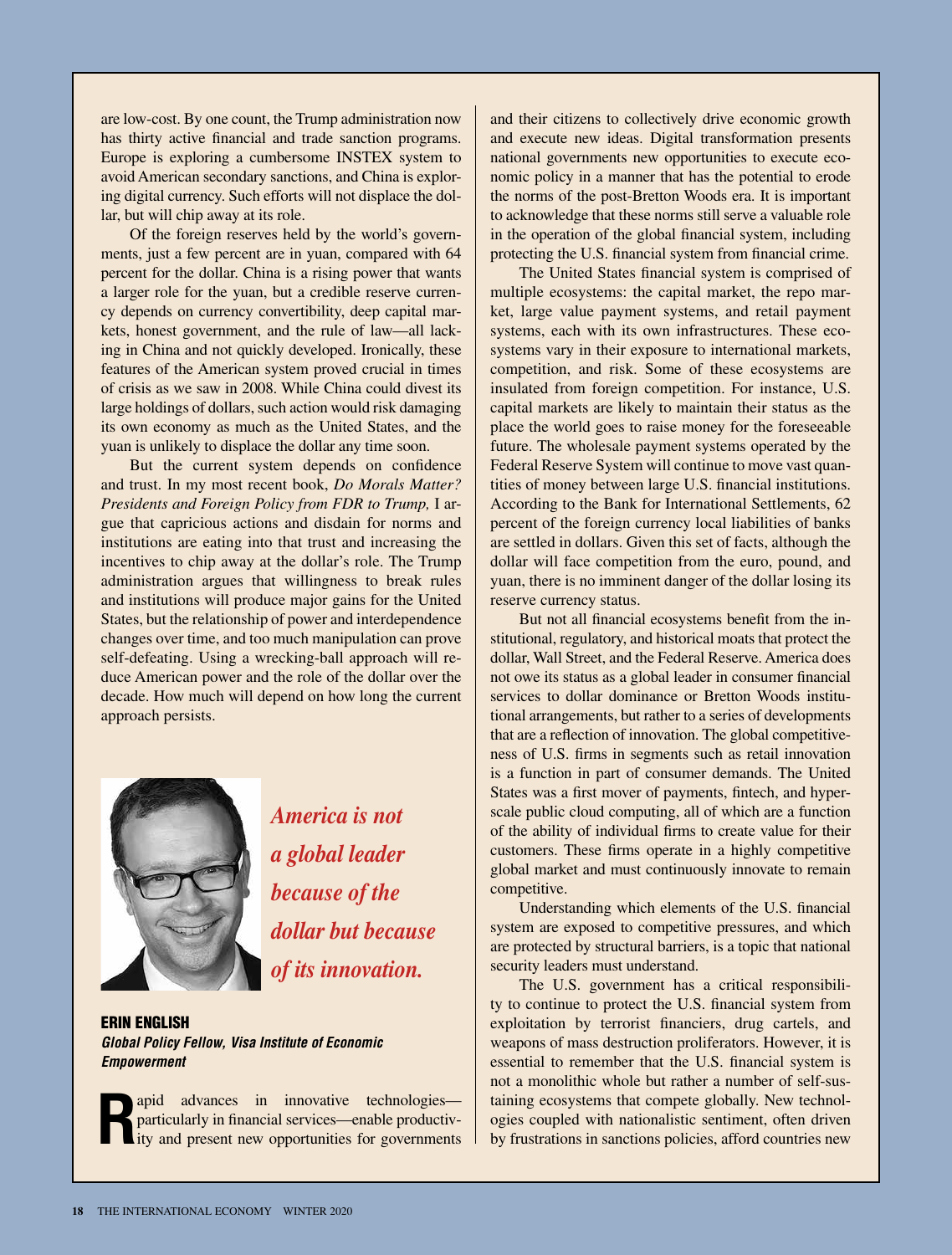opportunities to challenge that system. The international norms that have contributed to global economic comity for the past seventy years apply with equal force to the innovations in financial technology and new financial infrastructures that will shape the future. How the United States implements policy in protecting these norms will also have to innovate.

*The opinions reflect the author's own, and do not necessarily reflect the opinions of Visa Inc.*





STEPHEN G. CECCHETTI *Rosen Family Chair in International Finance, Brandeis International Business School; and former Head of the Monetary and Economic Department, Bank for International Settlements*

KERMIT L. SCHOENHOLTZ *Henry Kaufman Professor of the History of Financial Institutions and Markets, NYU Stern School of Business; Director, NYU Stern Center for Global Economy and Business; and former Chief Global Economist, Citigroup*

# *A decade from now, the global financial system will still run on dollars.*

**N**o one knows how the global financial system will evolve over the next decade, but we can look to the past as a guide to what the broad contours are likely evolve over the next decade, but we can look to the to be.

First, the dollar-based system arose in the aftermath of World War I largely because of the trust established when the United States remained on the gold standard while others, especially the British, did not. Second, the pervasive use of the dollar today reflects sustained trust in the resilience of the American economic and financial system. Since the dollar became truly global a century ago, the United States has endured the Great Depression and the Great Financial Crisis, coming through those enormous disruptions healthier than other countries have.

A few numbers illustrate the extent of the point. Today, short-term dollar liabilities of banks outside the United States are roughly the same size as those inside the country—just short of \$20 trillion. And the U.S. dollar is still one leg of nearly 90 percent of all foreign exchange transactions—that's \$5.8 trillion per day. These facts highlight the continuing role of the U.S. dollar.

How might this change? First, technology is surely altering the delivery of financial services, and the way we make payments. But nearly all of what we call money is already a digital entry on the ledger of a financial institution. Second, while the use of finance and the predominance of the dollar as an American foreign policy tool poses risks, it is not a new phenomenon. Indeed, the rise of the Eurodollar market following World War II partly reflected fears that the U.S. government could seize foreign assets held in the United States.

We see two conditions necessary for a move away from the dollar. First, some other currency will have to be trusted. It is nearly impossible for us to see privately issued cryptocurrencies or tokens as having sufficient global trust. In fact, given that criminals are important users of some existing privately issued tokens, we wonder why governments have not cracked down: we surely would. Second, there will need to be a trigger that leads a large number of people to pay the cost to switch simultaneously. To be clear, the presence of very strong network externalities means that the change is unlikely to be piecemeal and gradual. All of this leads us to expect that a decade from now the global financial system will still run on dollars.



*The greatest threat to the supremacy of the dollar is loose monetary policy.*

ANDERS ÅSLUND *Senior Fellow, Atlantic Council*

The U.S. dollar will dominate global transactions for the next half century, maintaining nearly two-<br>thirds of all international currency reserves, while<br>the euro accounts for one-quarter. It took half a century he U.S. dollar will dominate global transactions for the next half century, maintaining nearly twothirds of all international currency reserves, while for the U.S. dollar to replace the British pound as the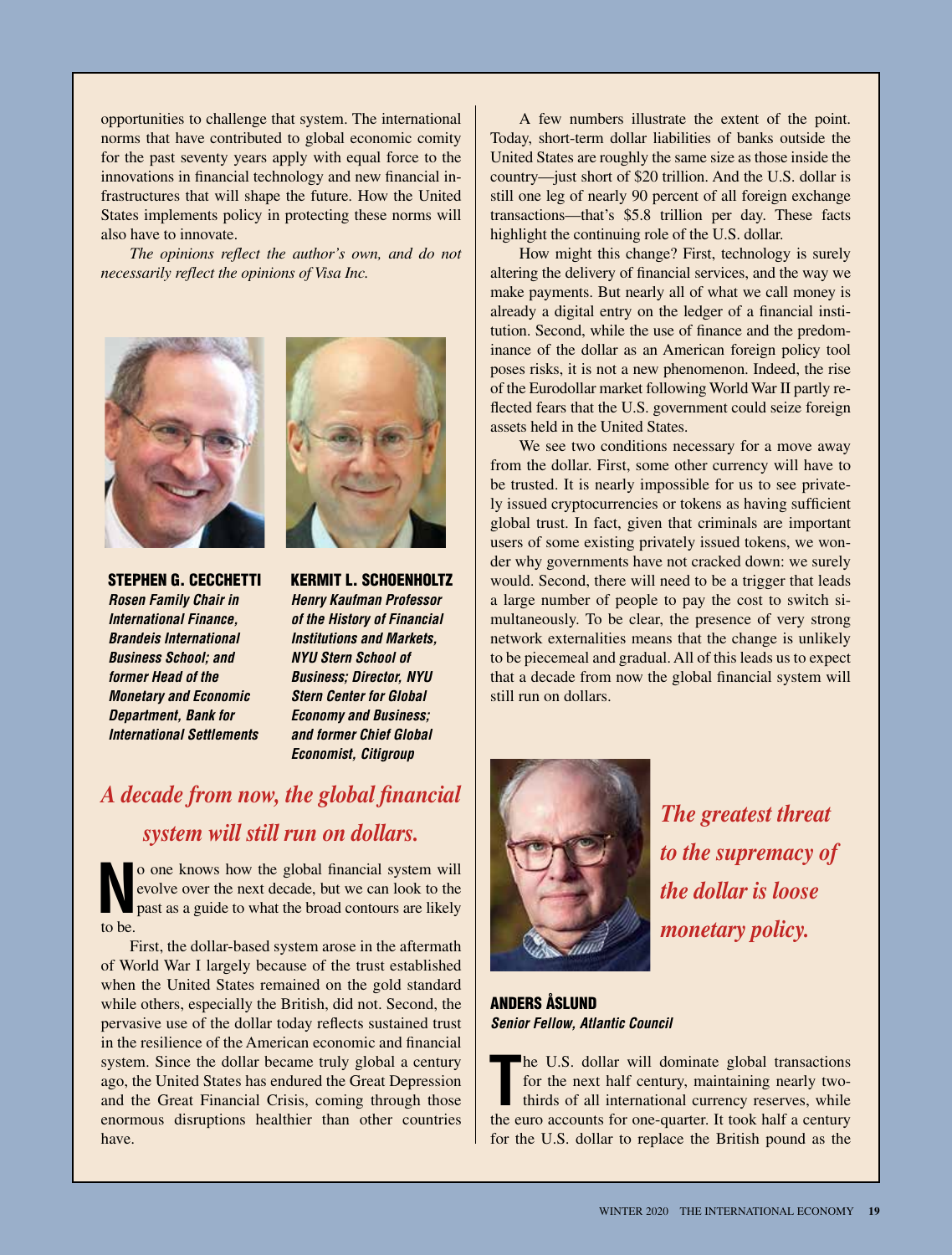dominant currency, although the U.S. economy was so much larger.

In the end, the British pound dwindled in international transactions because the British government so desired. Its status of reserve currency left the pound overvalued, which caused an undesired current account deficit. Even so, the exchange rate of the pound fell steadily with the relative decline of the UK economy, not least because of comparatively high inflation.

A dominant global currency needs to be trustworthy, fully convertible, have a relatively stable exchange rate, have low inflation, and enjoy great liquidity. The greatest threat to the supremacy of the dollar is loose monetary policy leading to higher inflation than in competing currencies, which seems unlikely to happen any time soon.

Since the adoption of the Patriot Act in 2001, the U.S. Treasury has imposed stringent controls of not only the U.S. but the global banking system. Each dollar passes through one of the big-money banks in New York, giving the United States jurisdiction over all dollar flows. Some argue that this will deter many from using the dollar, but the evidence points in the opposite direction. U.S. anti-money laundering policies have excluded half of the world's countries from correspondent banking in U.S. dollars, and rather than developing alternative currencies, the many excluded countries do their utmost to gain U.S. approval.

Digital currencies offer no alternative. The bitcoin possesses none of the elementary qualities of a currency. It is no reliable store of value—if you lose your password, you have lost your bitcoins. It is not available if your computer system breaks down. It is highly speculative, offering no steady value. It lacks transparency and it is difficult to make transactions with bitcoins.

Financial systems are subject to government regulation, and the Libra is not likely to be allowed, as international financial regulation is not becoming looser any longer but is tightening up both in the United States and the European Union. Payments systems are subject to major innovations, reducing transaction costs, but that is likely to most of all benefit the strongest existing currency, the dollar.

The ultimate property of a dominant currency is its liquidity. The more churning that takes place, the more important are the transaction costs, and they depend on liquidity. Today, the churning is greatest in commodity trading, where a score of transactions is standard before a commodity is consumed. Therefore, commodities, such as oil and metals, are traded in dollars far more than other goods and services. Digitization and the facilitation of payments systems speed up transactions all the more, offering the dollar additional advantages.

Thus, the dollar's dominance is not threatened but might even increase.



*The risk isn't a gradual decline in the dollar's role, but a tipping point in which alternatives quickly scale.*

### PETER HARRELL

*Adjunct Senior Fellow, Center for a New American Security, and former Deputy Assistant Secretary for Counter Threat Finance and Sanctions, U.S. State Department*

Fraction of the end of dollar dominance. And throughout<br>that time, the greenback remained the world's domi-<br>not currency. You the dollar change of closely contidicted the end of dollar dominance. And throughout that time, the greenback remained the world's dominant currency. Yes, the dollar share of global reserves declined modestly. But the dollar remains dominant—and over the past two years central banks trying to diversify away from the dollar have bought gold at least as much as other fiat or digital currencies. In payments, the dollar has beaten back challenges from the euro and the yuan. While digital currencies are growing in popularity, price volatility and a murky regulatory outlook cloud viability.

Somewhat counterintuitively, the dollar largely sustained its dominance following the recession of 2008– 2009. While the Great Recession started in the United States, a flight to safety meant that investors turned to dollars as the global outlook deteriorated. The United States compounded this advantage by responding earlier and more forcefully to the crisis than Europe, which continued to confront substantial uncertainty about the eurozone into 2013. From a strictly economic and fiscal perspective, the dollar should remain dominant over the mid-term as the United States outperforms Europe economically and China's reluctance to reform its capital controls and liberalize its currency slow the RMB's rise.

Yet despite the dollar's resilience, I do expect an erosion of dominance over the next decade, driven not by economics but by geopolitics. For a growing number of major powers, dollar dominance combined with Washington's weaponization of the currency is geopolitically untenable. Just as the United States would never allow Europe, Russia, or China to dictate our trading partners, Europe, Russia, and China are increasingly committed to finding mechanisms to ensure that the United States cannot dictate theirs.

U.S. adversaries have long sought alternatives to the dollar. But major powers, and particularly U.S. allies, had limited incentive to invest in the expensive and challenging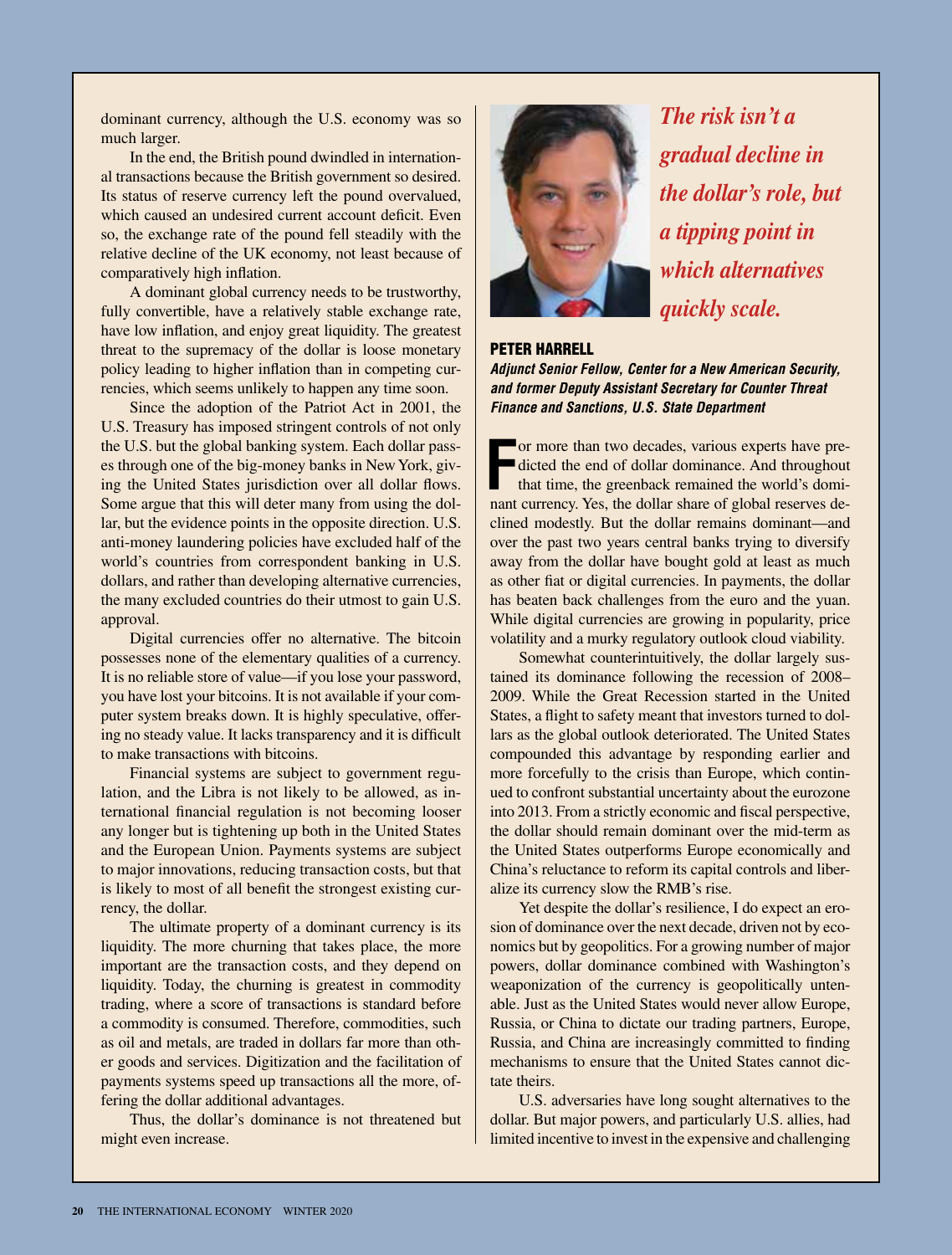process of establishing a viable, scalable alternative. That has shifted with a vengeance as not only adversaries but core U.S. allies in Europe begin to promote alternatives, particularly for payments, that reduce their dependence on the dollar as a payment for trade that never directly touches the United States. Technology can facilitate this process.

To be sure, start-up costs are high and timelines are uncertain in the quest to establish viable alternatives to the dollar. Russia's years-long effort to shift oil and gas pricing shows this, as does the RMB's slow internationalization. Global digital currencies, whether crypto national currencies or native cryptocurrencies, will take time to reach a scale that can handle transaction values not only in the thousands of dollars, but in the tens or hundreds of millions.

But once non-dollar payment channels are established, they have the potential to scale quickly. The risk isn't a gradual decline in the role of the dollar, but rather a tipping point in which alternatives quickly scale to a point where U.S. policymakers find their leading coercive economic weapon becomes far less potent than it was.



*One standout contender is the digitalized renminbi.*

#### JENNIFER ZHU SCOTT

*Associate Fellow with dual fellowships of the Asia Pacific Programme and Digital Society Initiative, Royal Institute of International Affairs (Chatham House)*

The U.S. dollar-centric global monetary system has had an extraordinary run for more than seven decades. Such systematic financial dominance has been translated into economic, trade, and foreign policies and he U.S. dollar-centric global monetary system has had an extraordinary run for more than seven decades. Such systematic financial dominance has been helped the United States to assert itself as the superpower of the post-war world.

At the beginning of this journey, the U.S. dollar was pegged to gold. Today, the gold peg is long gone, but the United States shows no sign of giving up its global dominance. Behind the insistence of the U.S. dominance is the rapidly growing US\$23 trillion national debt and multiple regulatory failures that eventually led to global

financial crises. In front of it, a chaotic trade war and the current administration's frequent financial warfare waged against its geopolitical rivals and adversaries are motivating the world to seek alternatives and mitigate the rising U.S. risk.

But the alternative won't simply be another currency. The yen lacks ambition, the euro has its internal problems, and the renminbi hasn't been able to reconcile its internationalization ambition to domestic capital control. The shift away from the U.S. dollar-centric system is a collection of fragmented but undeniably effective actions that chip away the U.S. dollar dominance at an accelerating pace.

One standout contender is the digitalized renminbi of the People's Bank of China, China's central bank. The intention of China's digitalization of its currency is subject to interpretation. However, China is objectively ready and in need of such digitalization.

China is already the most cashless large economy in the world, thanks to the duopoly of mobile payment apps—WeChat, by Tencent, and Alibaba's Alipay. In 2017, the United States hosted a total of \$337 billion in online payments. In China, it was a whopping \$15.7 trillion, \$3.2 trillion more than Visa and Mastercard's combined global volume. In 2018, China's online payment volume grew to \$24 trillion. China and many emerging markets on the Belt and Road are more ready for fully digitalized payment systems than many developed markets.

Poverty eradication is President Xi's signature issue. With a digitalized sovereign currency, the central government would be able to send financial aid directly to each family, starting by distributing smartphones to them and avoiding the aid being siphoned off by layers of corrupt local officials. The digital sovereign currency would make international loans and aid more direct and traceable, too. When the recipient countries use the digital currency to pay for trade or infrastructure projects contracted by China, the net effect is that the U.S. dollar would be replaced in these markets. The programmable and traceable nature of digital currency would make the digitalized renminbi nimble and effective internationally while reconciling China's need for capital control.

To launch the digitalized renminbi is a complicated task with a profound domestic and geopolitical impact. Compounded by the nCoV outbreak challenge, a black swan event earlier this year, it is unpredictable when exactly the People's Bank of China can start this process, though the coming year or two is more likely than in ten years. When it does launch, the world might divide into a U.S. dollar zone, a eurozone, and a digitalized renminbi-zone that likely contains a large part of the total global emerging markets. How the new financial power dynamic translates into global economics, trade, and foreign policies will shape our world in the coming decades.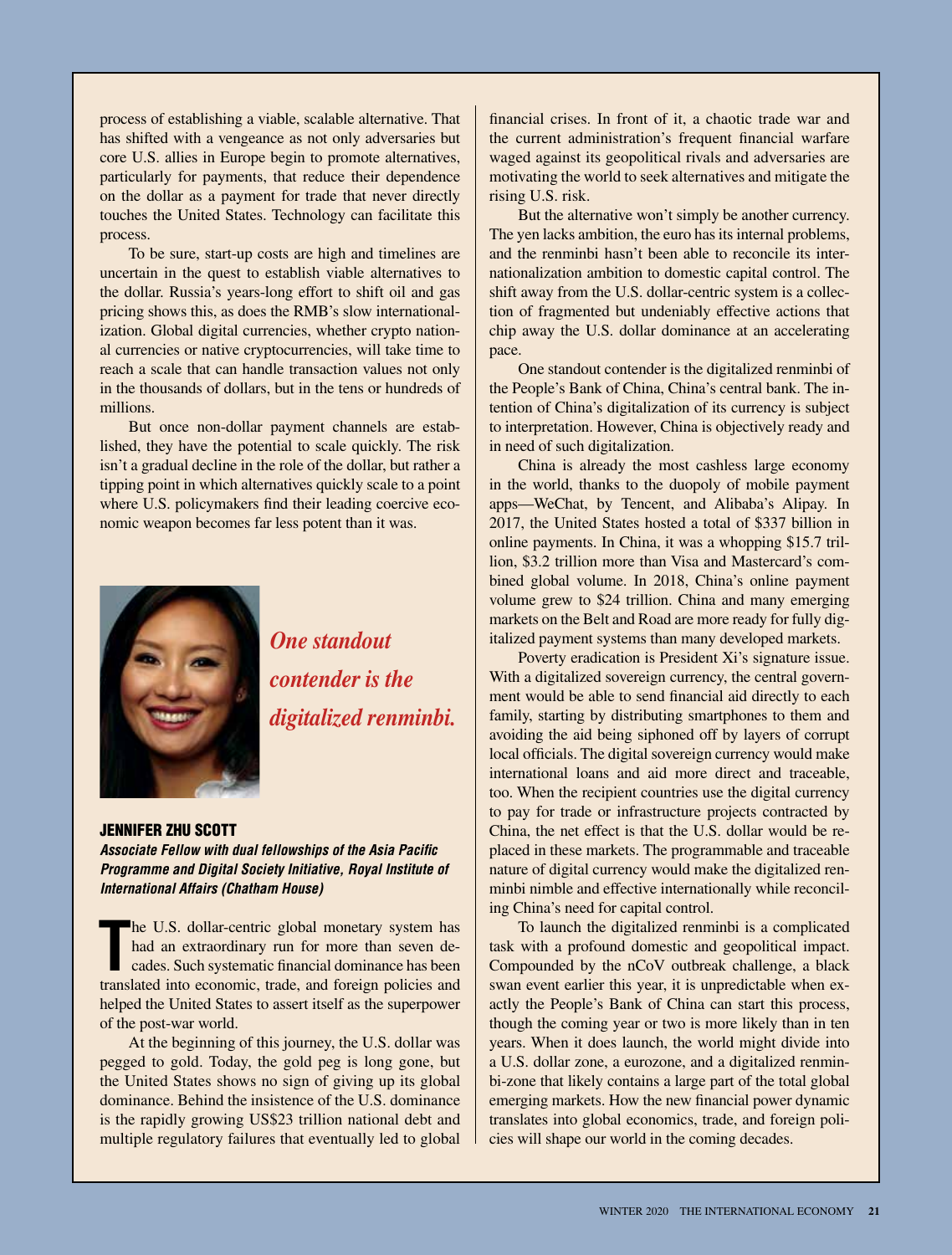

*The most desirable outcome is to adopt the IMF's special drawing right for international use.*

### JOSEPH E. GAGNON *Senior Fellow, Peterson Institute for International Economics*

**P** ivate digital currencies with no intrinsic backing, such as Bitcoin, are novelty items with no long-<br>term future. Digital currency backed by traditional<br>national currency, as in Facebook's proposed Libra, has rivate digital currencies with no intrinsic backing, such as Bitcoin, are novelty items with no longterm future. Digital currency backed by traditional the potential to dominate both domestic and international transactions. But there are many concerns related to safety, privacy, and unintended social consequences that need to be sorted out first. National supervisory authorities, led by the Financial Stability Board, are already digging into these issues. The outcome remains far from clear.

There is a strong argument that public institutions, such as the International Monetary Fund and national central banks around the world, should take the lead in designing and managing digital currencies for both domestic and cross-border transactions. The logic is similar to that which led the world away from commodity currencies and private banknotes to government-run fiat currencies. It is too costly to have competing currencies trying to fulfill the same role within any given market. Within a cohesive economic unit, typically defined by a country's borders, money is a natural monopoly and there is no reason to entrust that monopoly to anyone but the government. Moreover, the macroeconomic benefits of independent monetary policies are too great to give up for any currency managed with other objectives in mind.

The most desirable outcome is to retain national currencies for domestic use and to adopt the IMF's special drawing right for international use. Ideally, the SDR would be expanded to include all convertible currencies of countries with sound macroeconomic policy frameworks as determined by IMF staff. A digital SDR would be managed by the IMF much like an exchange-traded fund backed by sovereign debt of the component currencies. This would expand the market for non-dollar bonds, creating an extra incentive for sound macro policy in the countries whose currencies are added to the SDR. It would establish a symmetric global currency in which the dollar would have the leading, but not dominant, position. Countries would retain full independence of domestic monetary policy. The

former governor of the Bank of England, Mark Carney, proposed something along these lines at the Fed's Jackson Hole conference last year.

Moving to a symmetric currency system would have little impact on U.S. economic sanctions, which derive their potency from the size of the U.S. market and the dominance of U.S. firms. Even if all trade were conducted in euros, few companies would give up access to American customers, suppliers, and investors in order to trade with Iran. But U.S. sanctions are a tool that can be effective against only a limited number of relatively small economies. They will have a diminishing effect as the combined economic size of their targets increases. At some point, the United States risks becoming the primary victim of its own sanctions.



*The U.S. dollar will not be displaced as the dominant international currency without further drastic and provocative moves by the U.S. government.*

RICHARD N. COOPER *Maurits C. Boas Professor of International Economics, Harvard University*

**When** it comes to major changes in practices and behavior, a decade is a relatively short period of time. Thus, I conjecture the U.S. dollar will still be the dominant will still be behavior, a decade is a relatively short period of the dominant international currency in 2030. This despite Treasury Secretary Steven Mnuchin's efforts, I assume following President Trump's instructions, to undermine it. The U.S. dollar has been used for many decades to reinforce economic sanctions against North Korea and Cuba; and has been engaged more severely in recent years in sanctions against Russia, Iran, Syria, and Venezuela, including secondary sanctions, that is, sanctions against European and other foreign firms which deal with Iran, despite disagreements by European and other countries with the U.S. sanctions. These recent practices create a strong incentive for firms in other countries to find ways to trade with sanctioned countries without use of the U.S. dollar. Russia, for instance, has already greatly reduced its holdings of dollars in its official foreign exchange reserves, despite the use of dollars in its major export markets for oil, gas, and metals. It is allegedly pricing its sales of oil and gas to China in Chinese renminbi rather than dollars, as is normal practice.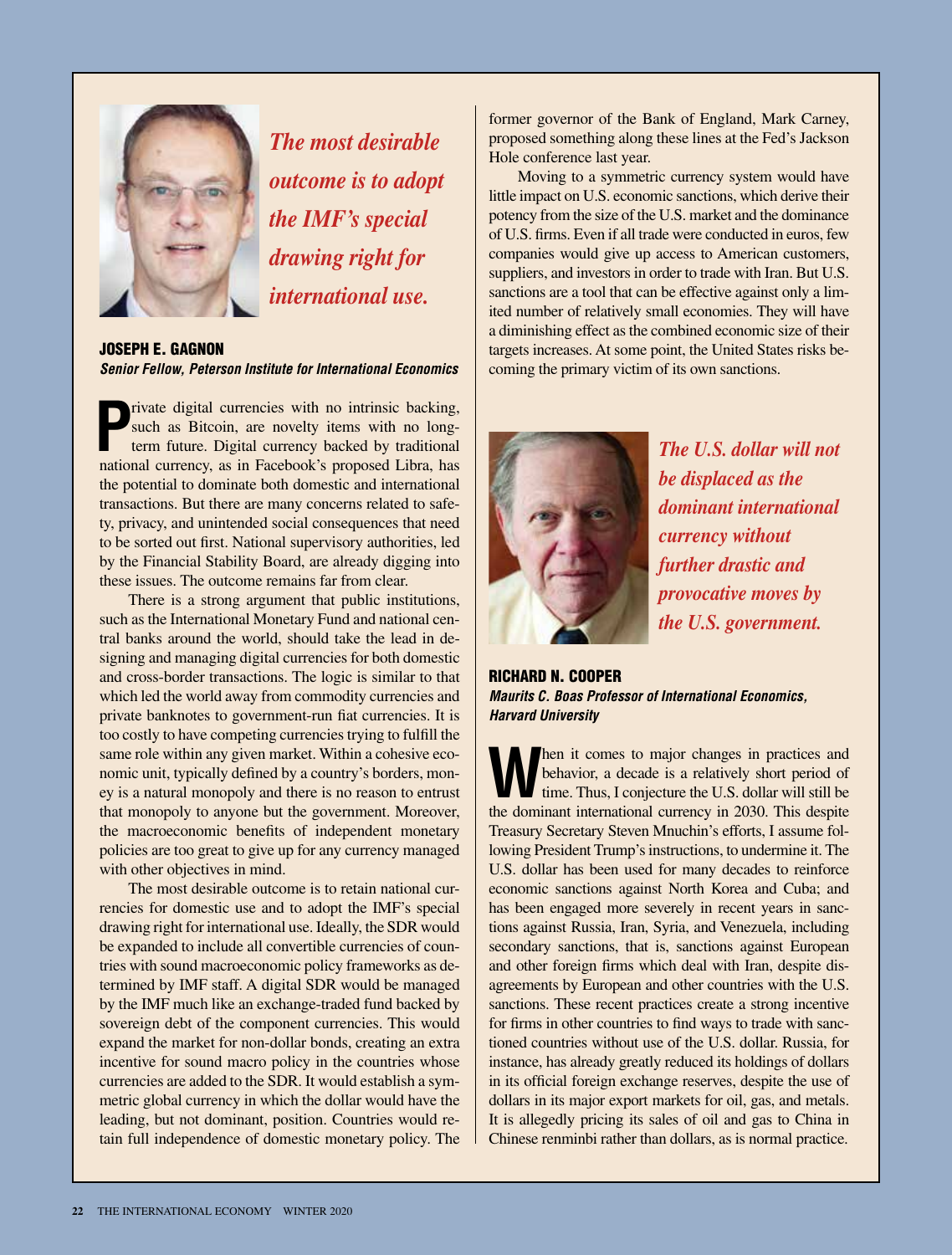China has for several years talked about and even urged international use of the renminbi, on the mistaken view that the United States derives much of its international status from widespread foreign use of the U.S. dollar. And the newly installed European Commission in Brussels has announced that it wants to promote the international use of the euro, a change from its earlier position of neutrality. Thus, for all these reasons we will probably see the erosion of international use, in its various forms of reserve holdings, trade invoicing, and securities flotation, of the U.S. dollar over the next decade.

But as stated at the outset, the U.S. dollar will not be displaced as the dominant international currency without further drastic and provocative moves by the U.S. government. And while its shares may decline somewhat, in a growing world economy its actual use will probably increase, thanks to its strong fundamentals of wide recognition, strong network effects, a large and liquid capital market, and simply inertia in past practices and behavior.



*The most serious challenge for the dollar comes from the U.S. government itself.*

#### LORENZO CODOGNO

*Visiting Professor in Practice, London School of Economics and Political Science, and Founder and Chief Economist, Lorenzo Codogno Macro Advisors Ltd.*

**F** or decades, there has been no obvious contender to the U.S. dollar due to the United States' deep and highly liquid financial markets, investment-quality dollar-denominated assets, and respect for the rule of law. However, the role of the U.S. dollar as preferred global currency for commerce and trade has been challenged by the currencies of both the eurozone and China.

European problems during the debt crisis of 2011– 2012 have somewhat undermined the standing of the euro. The lack of cohesion and the slow pace of economic integration is another factor. The eurozone has not been able to develop liquid and efficient financial markets to challenge U.S. dollar dominance, and to some extent, Brexit has further undermined euro-denominated markets. Europeans have not been able to deepen their single

market for goods and services, and the situation, especially in financial services, is still fragmented. Since the crisis, the eurozone banking sector has been *de facto* renationalized, and the banking union project is advancing very slowly. There are still economic governance issues that need to be addressed.

More recently, the euro has increasingly become a funding currency to finance carry trades, which is not precisely the best way to achieve critical mass in financial markets and attract financial and real investments. As a result, the euro has hardly challenged the U.S. dollar over the past twenty years, and there is no sign that the situation will change substantially in the future.

China and its currency is a much more serious contender to U.S. dominance. However, recent trade wars and growing geopolitical rifts have, to some extent, threatened globalization and the openness of trade. The globalization that prevailed twenty years ago has changed skin, and it is no longer synonymous with trade openness. It now tends to re-focus the interest of international investors and companies in favor of the pivotal role of the U.S. dollar.

Efforts by private organizations, such as Facebook's Libra or the decentralized Bitcoin, to circumvent U.S. dollar dominance through new digital currencies are doomed to fail. Initiatives by central banks have a much higher chance of success. Financial institutions and firms have been digital forever, but the introduction of digital currencies sponsored by central banks would change the life of households. The diffusion of blockchain-based technologies increasingly allows cutting out the middleman, although it also raises issues for the storage of information and its trustworthy transmission.

The future of digital currencies is thus almost exclusively in the hands of central banks. A global digital currency, as called for by the Bank of England's Mark Carney, is thought-provoking. Yet studies by the European Central Bank and the Bank for International Settlements present much more realistic options.

Regulators and central bankers are still catching up with new technologies. Nevertheless, private initiatives are likely to clash with the strong desire of central banks to maintain a close grip on money creation, effectively limiting initiatives in the realm of digital payments technology. Monetary authorities are keen to maintain control not only over the payment systems but also over financial intermediation more broadly. In other words, unbacked "cryptocurrencies" will never take off (and probably those already in circulation are heading for a miserable landing).

Widely accessible central bank digital money, instead, would be a much more feasible and appropriate route for the future, but would not change the nature of money and thus not break national or currency area boundaries, as the launch of international currencies would. Therefore, digitalization would not allow national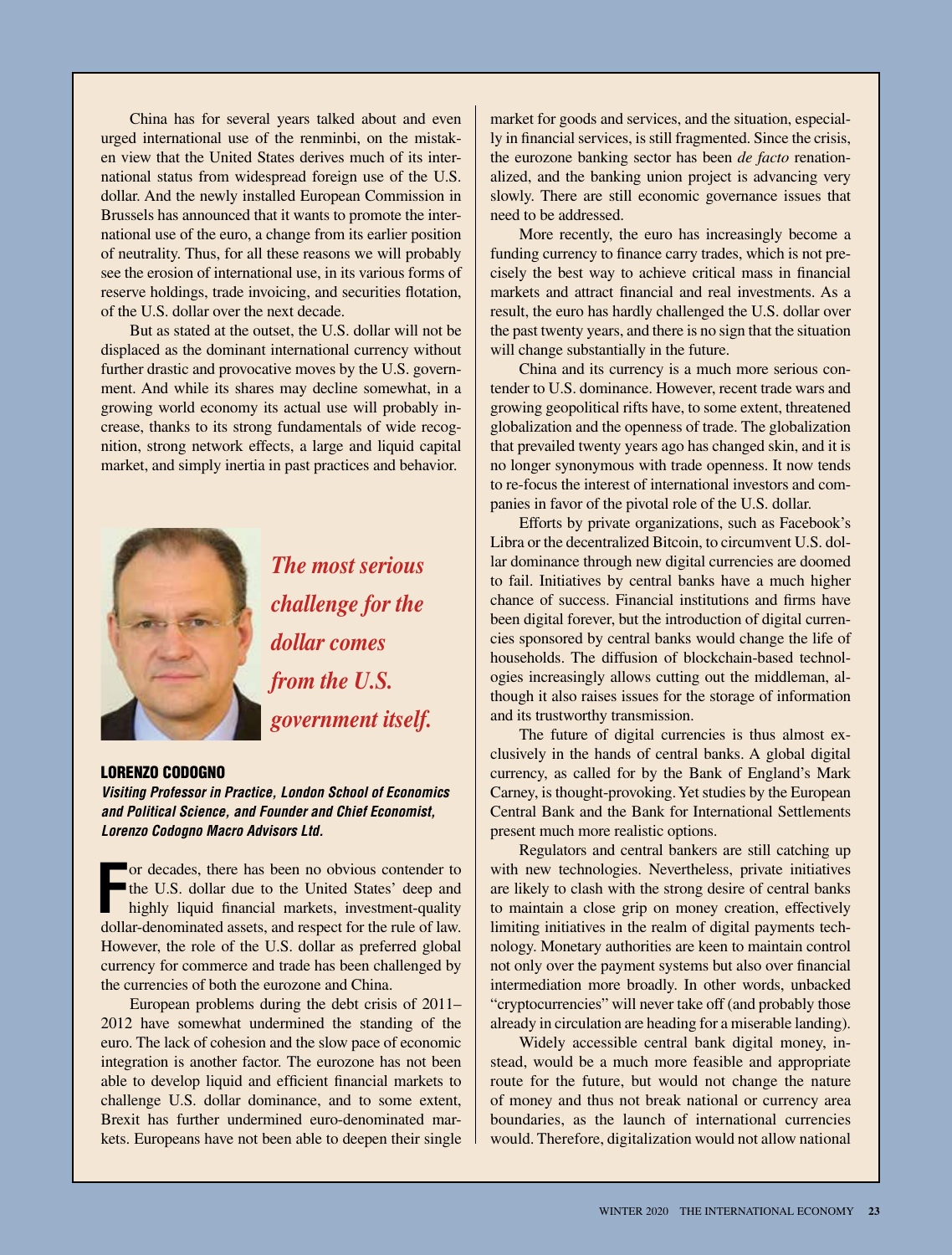currencies to punch above their weight and challenge the role of the U.S. dollar.

For good or bad, there seems to be no immediate risk of a substantial change in the current situation. Maybe the most serious challenge for the dollar comes from the U.S. government itself, and its desire to somewhat dis-engage from a multilateral approach to international relations, and distance itself from global economic and trade governance.



*Dethroning the dollar will be unlikely.*

MENZIE D. CHINN *Professor of Public Affairs and Economics, University of Wisconsin*

The dollar will retain its primacy as an international currency as long as America maintains large, liquid, and open financial markets. Those liquid markets are made possible by the ability of the U.S. government he dollar will retain its primacy as an international currency as long as America maintains large, liquid, and open financial markets. Those liquid markets to generate safe assets. Until issuers of a digital currency can circulate an asset that has the attributes of safe assets like U.S. Treasuries, dethroning the dollar will be unlikely. The likelihood of a substantial role is particularly low for privately issued digital currencies, given the volatility in price and their untested characteristics. If financial disruptions occur, such as a run, it seems likely that use will be concentrated among those who seek to avoid regulations and capital controls.

Digital currencies issued by central banks, on the other hand, could become important as another form of international currency, since they would be backed up by collateral. How successfully they do so depends in large part on the benefits of digital currencies versus the costs of using them in transactions and as a store of value. (But then, a central bank digital currency is unlikely to be anonymous.) If U.S. monetary and fiscal policy, combined with restrictive regulatory policies, threaten the ease by which cross-border transactions are effected, then erosion of the dollar's role might be substantial, perhaps raising borrowing costs for Americans. Still, the world has survived multiple international currency regimes, and will do so again.



*The dollar could become the Achilles heel of the American economy.*

### KISHORE MAHBUBANI

*Distinguished Fellow, National University of Singapore's Asia Research Institute; Founding Dean, Lee Kuan Yew School of Public Policy; and author,* **Has China Won?: The Chinese Challenge to American Primacy** *(Public Affairs, 2020)* 

**Y** es, the role of the U.S. dollar as the global reserve currency could become the Achilles heel of the American economy.

The key issue is trust. The U.S. dollar is manufactured and controlled by one country, the United States. Yet the 7.2 billion people outside the United States are happy to use it, both as a store of value (for their reserve currencies) and as a unit of exchange (for their international trade) because they trust the U.S. government to protect both the interests of the United States and the rest of the world in the management of the U.S. dollar.

In return for this global trust, the American people enjoy an "exorbitant privilege" of being able to live beyond their means. As Morgan Stanley chief global strategist Ruchir Sharma wrote in the *New York Times,* "Reserve currency status had long been a perk of imperial might and an economic elixir. By generating a steady flow of customers who want to hold the currency, often in the form of government bonds, it allows the privileged country to borrow cheaply abroad and fund a lifestyle well beyond its means. … And for nearly a century now this privilege has helped to keep United States interest rates low, making it possible for Americans to buy cars and homes and, in recent decades, run large government deficits that they could not otherwise afford." Since both the rest of the world and the American people were benefiting, it was a happy "win-win" arrangement.

The U.S. government has therefore made a major strategic error in trying to convert this "win-win" arrangement into a "win-lose" arrangement. Not satisfied with the "exorbitant privilege" already enjoyed by the American people, the U.S. government also wants to use the U.S. dollar as a weapon to punish other countries, both allies and adversaries. Under international law, the Joint Comprehensive Plan of Action—the Iran nuclear deal is legal because it has been endorsed by the UN Security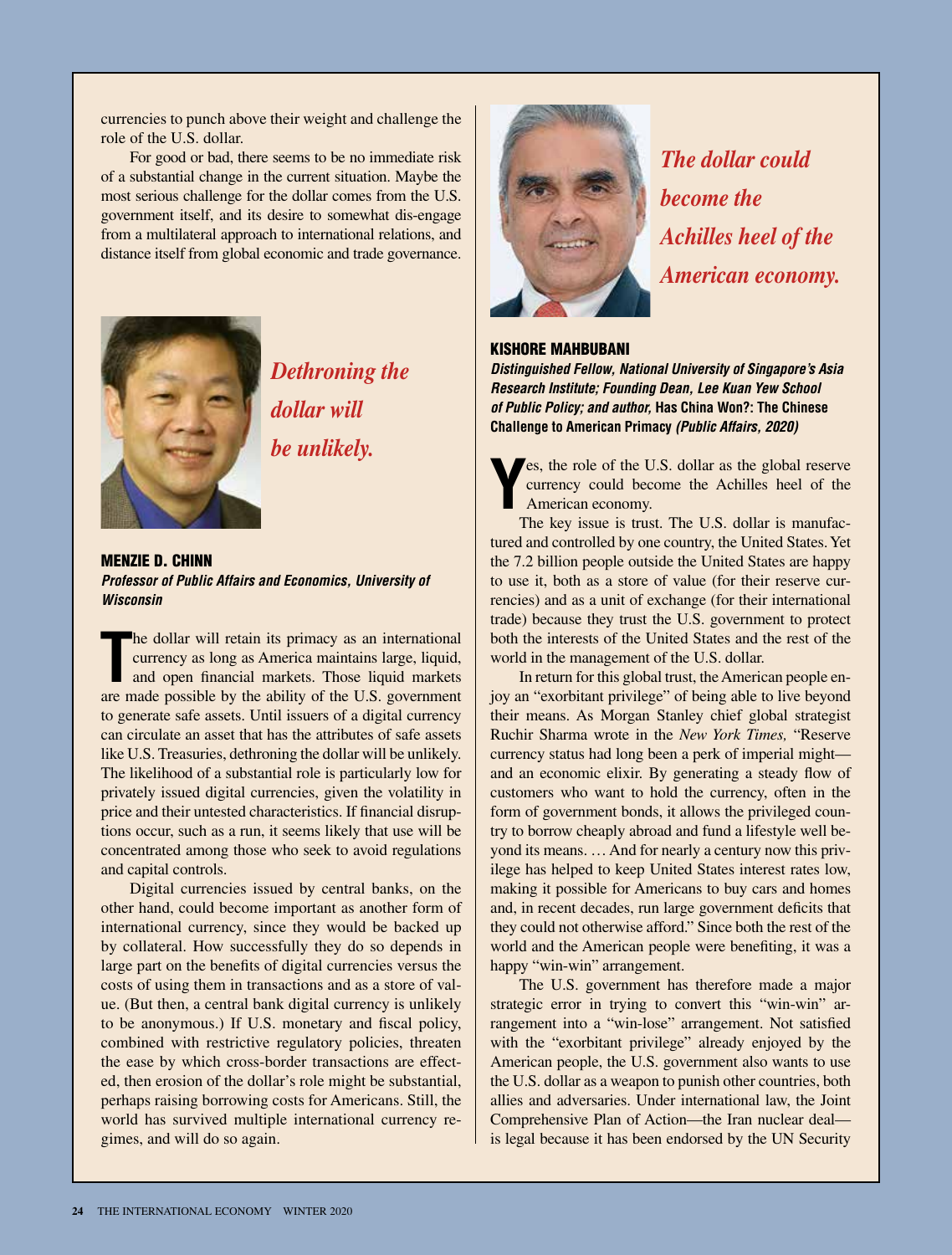Council. Yet if European companies try to trade with Iran, they would be punished by unilateral U.S. sanctions based on the indispensability of the U.S. dollar. The dollar used to be a friendly tool, but has become a razor blade cutting the fingers of those who hold it.

The assumption of U.S. policymakers who have weaponized the U.S. dollar is that there is no alternative. In the short run, this is true. Yet as I document in *Has China Won?,* many countries would welcome a new unit of measurement, based on blockchain technology and protected by the People's Bank of China, to use for their bilateral trade. None of this will happen overnight. By undermining trust in the U.S. dollar and creating a massive incentive for other countries to find alternatives, however, the United States has laid the groundwork for other currencies and units of measurement to emerge to facilitate international trade.

It's true that the role of the U.S. dollar in international financial transactions is far greater than its role in international trade. Yet just as a house of cards can fall by the removal of one critical card, the overall role of the U.S. dollar globally could shrink if it's no longer the dominant currency for international trade. If this happens, the capacity for Americans to live beyond their means could be severely curtailed. This is why the role of the U.S. dollar as the global reserve currency could become the Achilles heel of the U.S. economy.



*Financial sanctions are effective. But the cost to the United States will be high as alternative payments mechanisms increase in importance.*

### ANNE O. KRUEGER

*Senior Research Professor of International Economics, Johns Hopkins School of Advanced International Studies, and former First Deputy Managing Director, International Monetary Fund*

The U.S. dollar has been a "global public good" at least since the end of the Second World War. It has served the world and the United States well. Economist Milton Friedman long ago showed that a single he U.S. dollar has been a "global public good" at least since the end of the Second World War. It has served the world and the United States well. global currency would be best if all countries followed the rules. The dollar has been the preeminent unit of payment

and the major medium of exchange for international transactions. It has thus become virtually a single currency for financial transactions, which has almost met Friedman's ideal.

The dollar filled that role because it was a convertible currency, because U.S. credit was unquestioned, and because of the size of the U.S. economy and the fluidity and depth of its financial system. Even after the introduction of the euro, the share of global transactions invoiced in U.S. dollars hardly fell.

However, recent American actions have changed the calculation. The Trump administration has bargained bilaterally and used financial sanctions for many purposes. It placed around a thousand sanctions on goods and financial transactions in each of the past two years.

Sanctions on a country's trade are only partially effective unless the world community enforces them because it is relatively straightforward for the sanctioned country to trade through third countries.

Financial sanctions are different because of the virtual monopoly the United States holds on the international payments system. Bilateral financial sanctions by the United States in effect have become multilateral. In earlier years, the United States largely refrained from using financial sanctions except in extreme cases. It instead supported the World Trade Organization and the rule of law in international trade.

But the United States has abandoned that support and chosen instead to use its monopoly power to pressure countries bilaterally to yield to American pressures. Foreigners witness the bargaining power the United States has, its willingness to use it capriciously for addressing real and imagined issues, and the stranglehold the United States can impose on a sanctioned country's trade or assets. As this persists, they will become increasingly anxious to find ways around the monopoly.

The costs of breaking away from financial dependence on the dollar are not small: it is enormously convenient to have a single currency for international transactions in a world of more than two hundred countries. But as it becomes increasingly evident that the United States employs sanctions almost at whim, the authorities elsewhere will become increasingly willing to pay a premium, if necessary, to reduce the vulnerability of their trade and finances to sanctions.

Financial sanctions are effective in the short run. But in the longer term, the cost to the United States will be high as alternative payments mechanisms increase in importance and undermine the American monopoly.

It is possible that the U.S. departure from the open multilateral trading and payments system will be reversed. If not, the global role of the U.S. dollar will diminish as the use of other currencies and means of payments accelerates.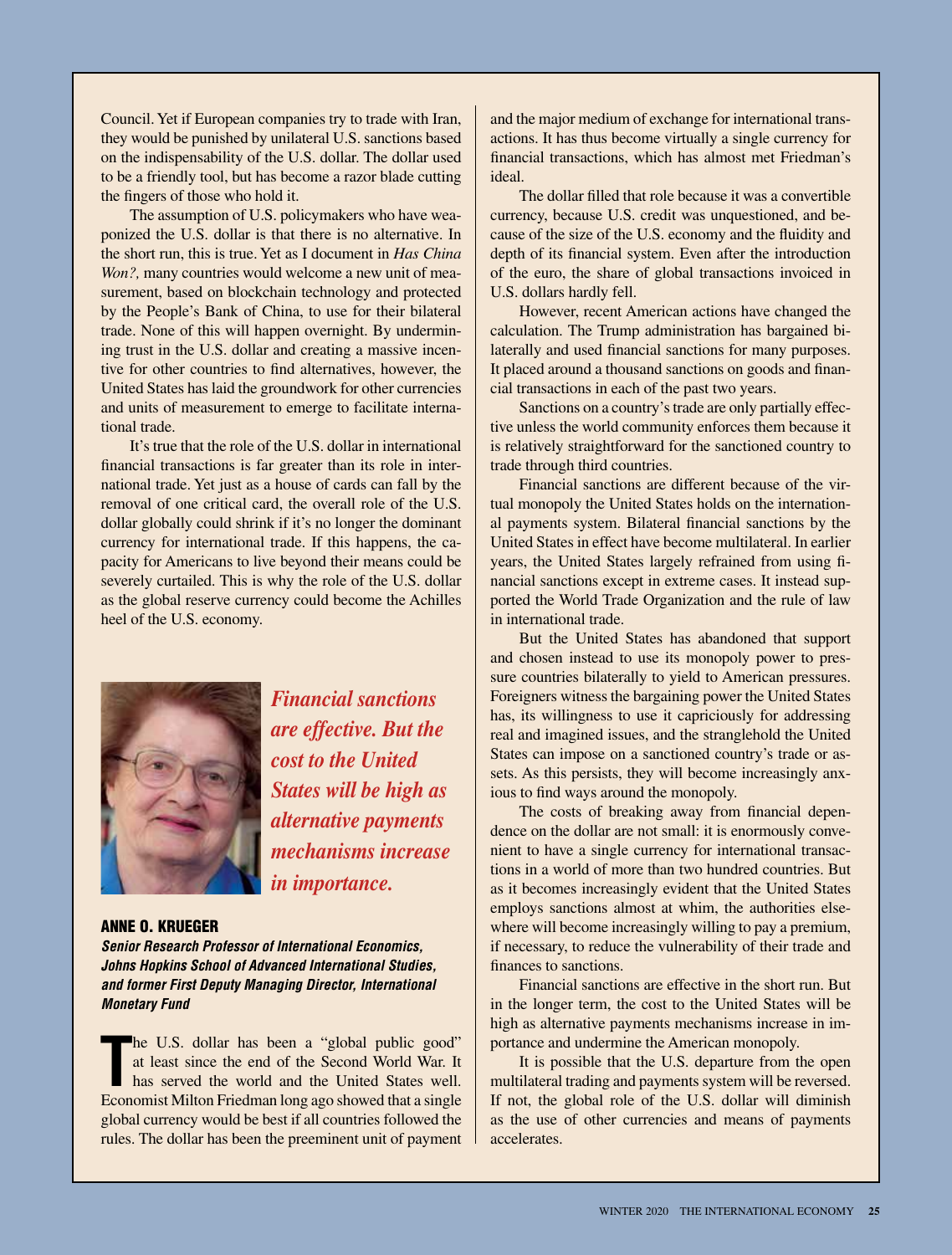

*The U.S. will be able to get away with its "exorbitant privilege" for longer than normal economic forces might suggest.*

# JIM O'NEILL

*Former Commercial Secretary to the Treasury, United Kingdom, and former Chairman, Asset Management, Goldman Sachs International*

There have been repeated periods of doubt about the<br>
sustainability of the global role of the dollar since I<br>
first started in the world of international finance in<br>
1982. None of them have turned out to be true. So is the here have been repeated periods of doubt about the sustainability of the global role of the dollar since I first started in the world of international finance in dollar's role impervious to the arguments that so many have intermittently raised? I guess it is the case, ultimately, that if the United States were not to remain the most dominant economy in the world, then it is highly likely that at some unknown point the dollar would suddenly lose its dominant role. After all, this is what happened with the role of the sterling, which at a point in history did dominate world financial affairs in line with the United Kingdom's historic global economic importance.

In this regard, a large part of the ultimate question is whether the United States will stop being the world's largest economy. Put another way, in current popular jargon, will China take over from the United States, or will all these predictions—of which I myself have been in the forefront in making—turn out also to be as inaccurate as the supposed coming dominance of Japan predicted in the 1970s, or the many times the dollar's demise has been suggested?

I do find myself thinking that the United States has, under Donald Trump, seemingly developed some almost paranoid-type stance about stopping China from becoming the world's largest economy, and while it has also been partly self-destructive, it certainly appears to have been the case that the trade strategy against China has contributed to China's slowing economy. I am not sure how wise and persistent this policy can be, as if and when the consequences become more negative for the United States—as they probably will—this near-obsession with the policy might retreat. And without having any confidence about this path, I don't see China's ongoing rise in share of global GDP being ultimately stopped by this. Ultimately, China will find more and more other trade partners, diminishing the importance of the U.S. strategy, and more likely even, undertake stronger domestic reforms to diminish the overall importance of

domestic trade. This means that, at some point, China will have to confront, under its single-party system, the real dilemma of having to take a stronger lead in the world financial system, perhaps even when its own domestic financial system is not fully developed.

This comes to the crux of the issue, and why this question now under Trump has become so valid. What has become so clear under this president is that, indeed, the United States can use the powerful role of the dollar, and the U.S. dominance of the financial system, as effective tactical weapons in its global agenda, whether they be sanctions or more normal trade deals. This has highlighted the problem for other countries, perhaps exemplified by Russia, of their vulnerability. In this sense, it is most interesting to see the deliberate policy to reduce the role of the dollar in Russia's financial affairs as well as part of Russia's foreign affairs. And it wouldn't be surprising if other countries were embarking on the same path, although perhaps with less public fanfare than the Russians.

But ultimately, and this is also the crux, unless China, or perhaps even the continental Europeans with the euro, actually want the responsibility—and occasional vulnerabilities—that come with being a reserve currency, the United States will still be able to get away with its "exorbitant privilege" for longer than normal economic forces might suggest.



*The only likely candidate to succeed the dollar is the Chinese yuan.*

### NORMAN A. BAILEY *Professor of Economic Statecraft, National Security Studies Center, University of Haifa*

The first international reserve, trading, and investment currency was the Roman silver denarius. Following the devaluation of the denarius by Diocletian, Emperor Constantine reformed the currency by replacing he first international reserve, trading, and investment currency was the Roman silver denarius. Following the devaluation of the denarius by Diocletian, the denarius with the gold solidus, which morphed into the bezant, as the Roman Empire became the Byzantine Empire. The solidus/bezant easily holds the record for longevity, having remained the international currency for eight centuries.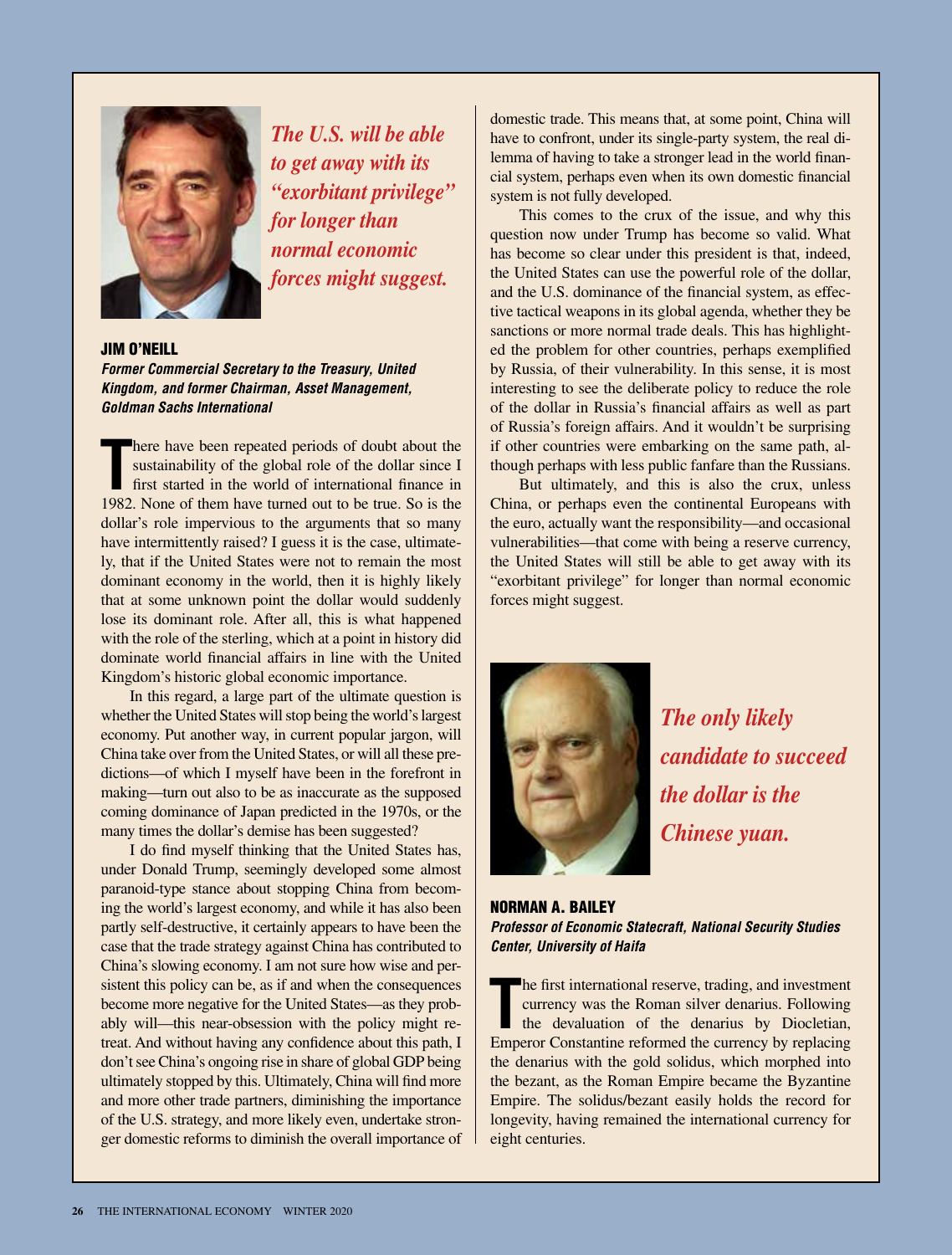Following the conquest of much of the heartland of Byzantium by Turkic tribes in the eleventh century, the bezant was devalued and succeeded as the international trading currency by the Venetian gold and silver ducat. In its turn, the ducat was replaced by the Spanish and then the British currencies and in the twentieth century by the U.S. dollar.

Over the centuries, the following characteristics have characterized the dominant international trading, reserve, and investment currency:

 $\blacksquare$  The country issuing the currency dominates international trade in terms of value.

 $\blacksquare$  It must have the most powerful navy in the world, and in the modern age, also air force.

 $\blacksquare$  It must maintain the value of its currency *vis-à-vis* the currencies of other significant countries. This does not mean maintaining its value in absolute terms or in terms of precious metals.

As the American global imperium implodes, beginning in the G. W. Bush administration, the dominance of the dollar has come into question, although in historical terms the transformation has been gradual, unlike the defeat of the Byzantines by the Seljuk Turks, of the Venetians by the League of Cambrai, of the Spanish at Trafalgar, or the exhaustion of the British empire as a result of World Wars I and II. On the contrary, the absolute world dominance for the first time by a single political entity, the United States, from 1989 to 2001, has been followed by a process of hubris-driven over-extension and consequent loss of hegemonic coverage since that time. The "End of History" lasted a decade until history took over again.

At present, the only likely candidate to succeed the dollar as the international currency is the Chinese yuan (or renminbi). China is busily and so far successfully engaged in building the necessary conditions for the yuan to replace the dollar. Its trade volume is huge and its GDP equivalent to that of the United States. The value of the yuan in relation to other currencies has significantly appreciated over time, and the Chinese are increasing their naval and air capabilities not only in terms of equipment and size, but also in term of international coverage, with dominance in the East and South China Seas and naval bases in Sri Lanka, Pakistan, and Djibouti. Coupled with the possession of a sizable nuclear arsenal, it is not clear that China would not be able to prevail in a war with the United States. Finally, the pharaonic Belt and Road initiative, mimicking the route used so long ago by the Romans and the Chinese to exchange silk for the silver denarius, is demonstrating the Chinese challenge to the United States throughout Asia, the Middle East, and Africa, and the Confucius Institutes are doing the same in the cultural realm.

Which brings us to the question of whether the next international currency might be not the currency of any

political entity, but a virtual "currency." My answer to that question is indicated by the use of quotation marks. Socalled virtual currencies are not currencies at all in the traditional sense of the word. They are the digital equivalent of poker or roulette chips—backed by nothing at all and subject to constant manipulation leading to abrupt gains and losses. As such they are a perfect medium of exchange for criminal and terrorist organizations and entirely unsuitable for legitimate commerce.



*The greenback still looks set to remain Number One.*

HOLGER SCHMIEDING *Chief Economist, Berenberg*

The emergence of a multipolar world and the rise of digital technologies are transforming the global mon-<br>etary system. The process looks set to accelerate in<br>the next few years. It will affect the different functions of he emergence of a multipolar world and the rise of digital technologies are transforming the global monetary system. The process looks set to accelerate in money, and in particular those of the U.S. dollar, in different ways. Rattled by President Donald Trump's aggressive use of America's financial clout for political purposes, the European Union is trying to rein in the extraterritorial effects of U.S. sanctions against political adversaries. China will continue to use the terms of access to its huge domestic market and its foreign investments to strengthen the role of the renminbi.

As digital technologies make it ever easier to conduct and settle cross-border payments, the role of the dollar and of traditional financial intermediaries will decline further. The partial separation of the world economy into different technological spheres around the United States, China, and—in some regulatory aspects—also the European Union will add to that. As a medium of international exchange, the greenback will likely play a smaller role some five to ten years from now. To a lesser extent, this will also limit the role of the U.S. dollar as a unit of account.

Whether this will seriously dent the dollar's dominance as the ultimate safe-haven store of value is a very different matter, though. The United States still offers an unrivaled combination of the rule of law, political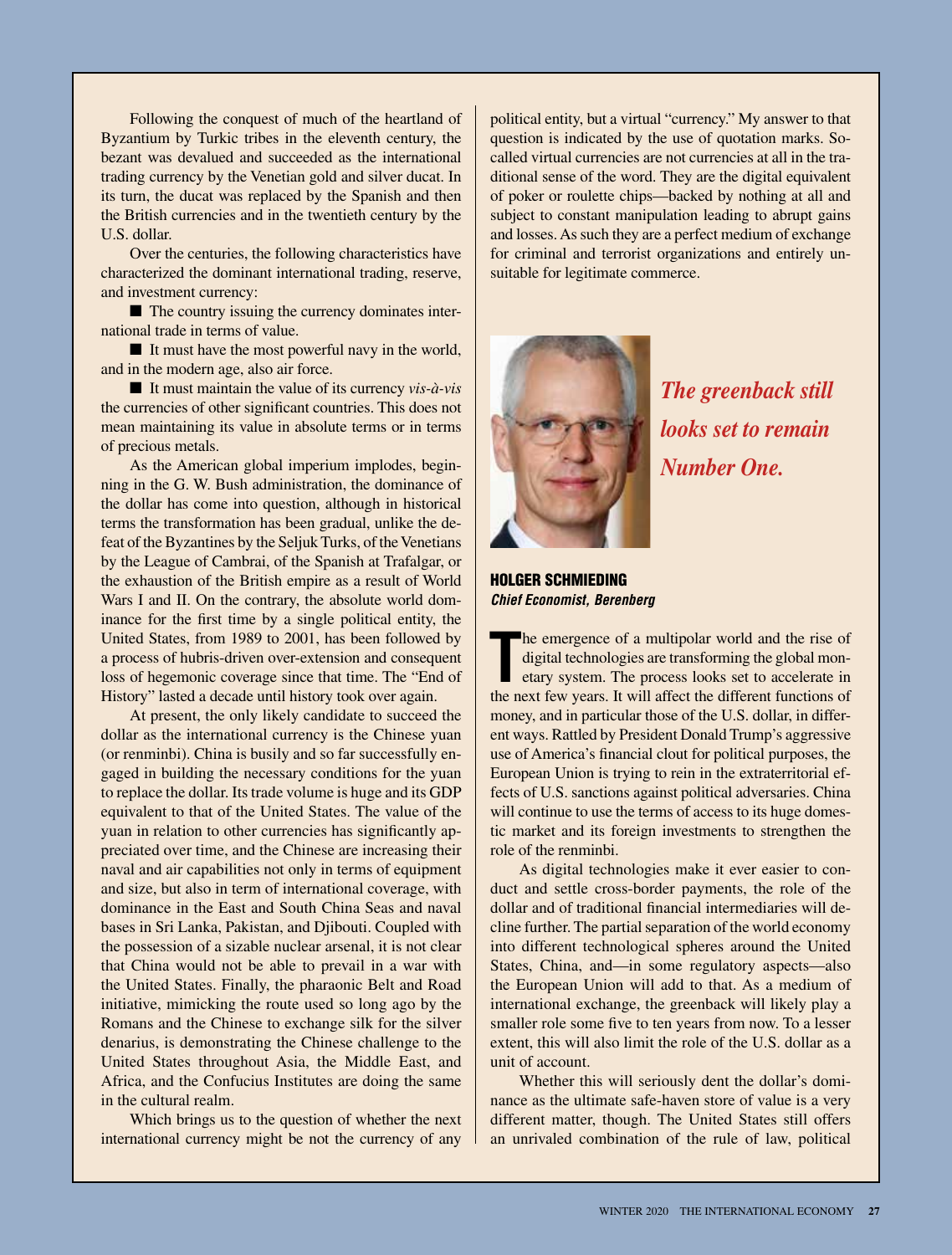stability, economic clout, and military might. China's red emperor, overlording an impressive but fragile and credit-driven economic expansion coupled with a premature and expensive grab for more regional and global power, cannot offer investors a safe haven they can trust when the going gets rough. A dictator guided by whatever his self-interest may be and not bound by any rule is no match for the fundamental institutional strength of the United States. In some respects, the European Union and the European Central Bank provide an institutional setup comparable to or even superior to that of the United States. But the region will continue to lack the internal political cohesion and the complete integration of its financial markets needed to eventually rival the United States for currency dominance.

Digital currencies issued by the private sector are a great idea. In weaker jurisdictions and/or mismanaged economies and financial systems, they could turn into immensely useful alternatives to local monies. But to be trusted as ultimate stores of value, they would need to be based on enforceable contracts with a high degree of deposit protection. Only strong and rich countries under the rule of law can offer that.

The United States is far from perfect. The rise of Donald Trump and Bernie Sanders has revealed some serious flaws in its deeply polarized political system. Nonetheless, no digital company or conglomerate can come close to the safe haven status of the United States for the foreseeable future.

The role of the U.S. dollar will change and diminish in some respects in the next ten years. But the greenback still looks set to remain Number One.



*America's flexibility and role will only be enhanced, not diminished.*

JAMES E. GLASSMAN *Managing Director and Head Economist, JPMorgan Chase's Commercial Bank*

**T** he role of the dollar in the international financial arena is likely to be joined in time by other currencies as ongoing economic development and embrace of market-based principles create new economic powerhouses (and, of course, competitors). Innovation in financial technology will enhance, not diminish, the role of the U.S. financial system. Counterintuitively, this trend will be favorable for the United States, because the economic forces that will give rise to financial alternatives and alternative currencies—greatly expanded market opportunities, higher living standards, and reduced international trade imbalances—will be far greater than the modest benefits that the United States currently enjoys as a result of the dollar's role today as an international reserve currency.

The value of the dollar and U.S. financial system in international commerce is much broader than a facilitator of international commerce. The dollar's international reserve status symbolizes the economic energy that the U.S. economy, including its consumer markets, and its deep and broad financial markets that are largely free of political influence, offer. The rationale for international holdings of dollars has evolved over the decades. Foreign governments used to accumulate large war chests of dollars to peg their currencies to the U.S. dollar in the Bretton Woods fixed exchange rate system after World War II. They had no reason to hold dollars, however, when the system was abandoned in the early 1970s and currencies were free to float. And in an era of floating exchange rates, there is little need to amass large portfolios of currencies to weather currency crises.

In the new millennium, the ambitious development agendas of emerging economies have accompanied large trade surpluses with the United States. Emerging economies need to recycle their surplus dollars back into dollar assets to avoid driving their currencies up. They have few alternatives. (Economists often describe the foreign demand for dollars in the modern era as a Bretton Woods II system, referring to the voluntary decision by emerging economies to stabilize their currencies to the dollar to promote their economic ambitions.) So the attractiveness of the U.S. financial system lies in its accessibility to others. This is why—ironically, given criticism of the dollar-centric international financial system—foreign holdings of dollar-denominated assets have been expanding more than 8 percent annually in this millennium, up five-fold to \$33.3 trillion since the end of the 1990s. International accounts now hold almost half of U.S. securities.

That backdrop implies that the rise of alternative currencies and financial systems will be evolutionary, one where change will be measured in decades, not years. The attributes that make the U.S. financial system so vital to international commerce—open capital account free of cross-border restrictions on the movement of capital, deep and liquid markets, transparent pricing, rule of law, market-based economic system, and political stability through many economic cycles—will come slowly for alternative financial systems.